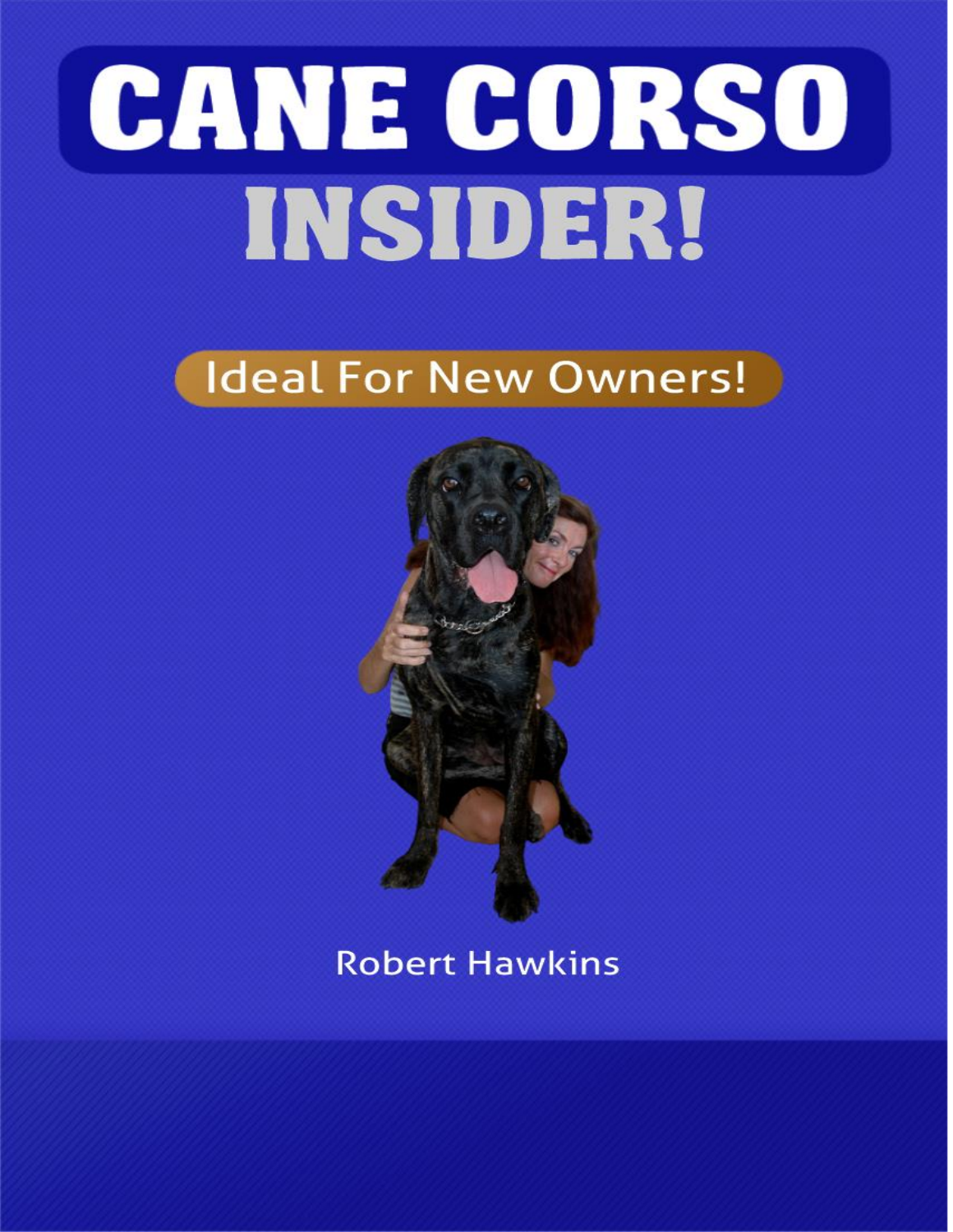## **Cane Corso Insider**

Copyright © 2019-2022 Robert Hawkins

All rights reserved. No portion of this book may be reproduced in any form without permission from the publisher. For permissions contact: admin@canecorsodogowner.com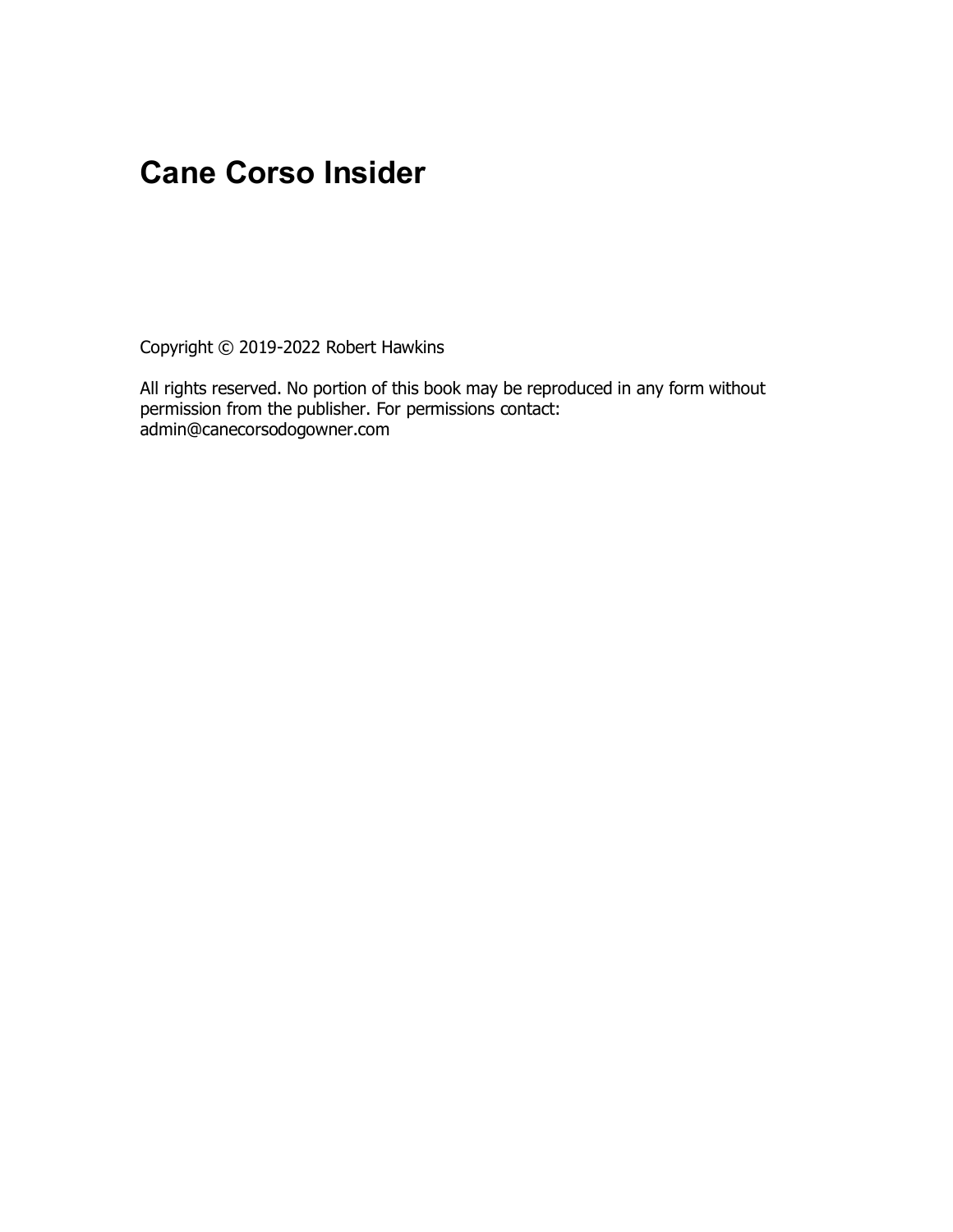#### **Contents**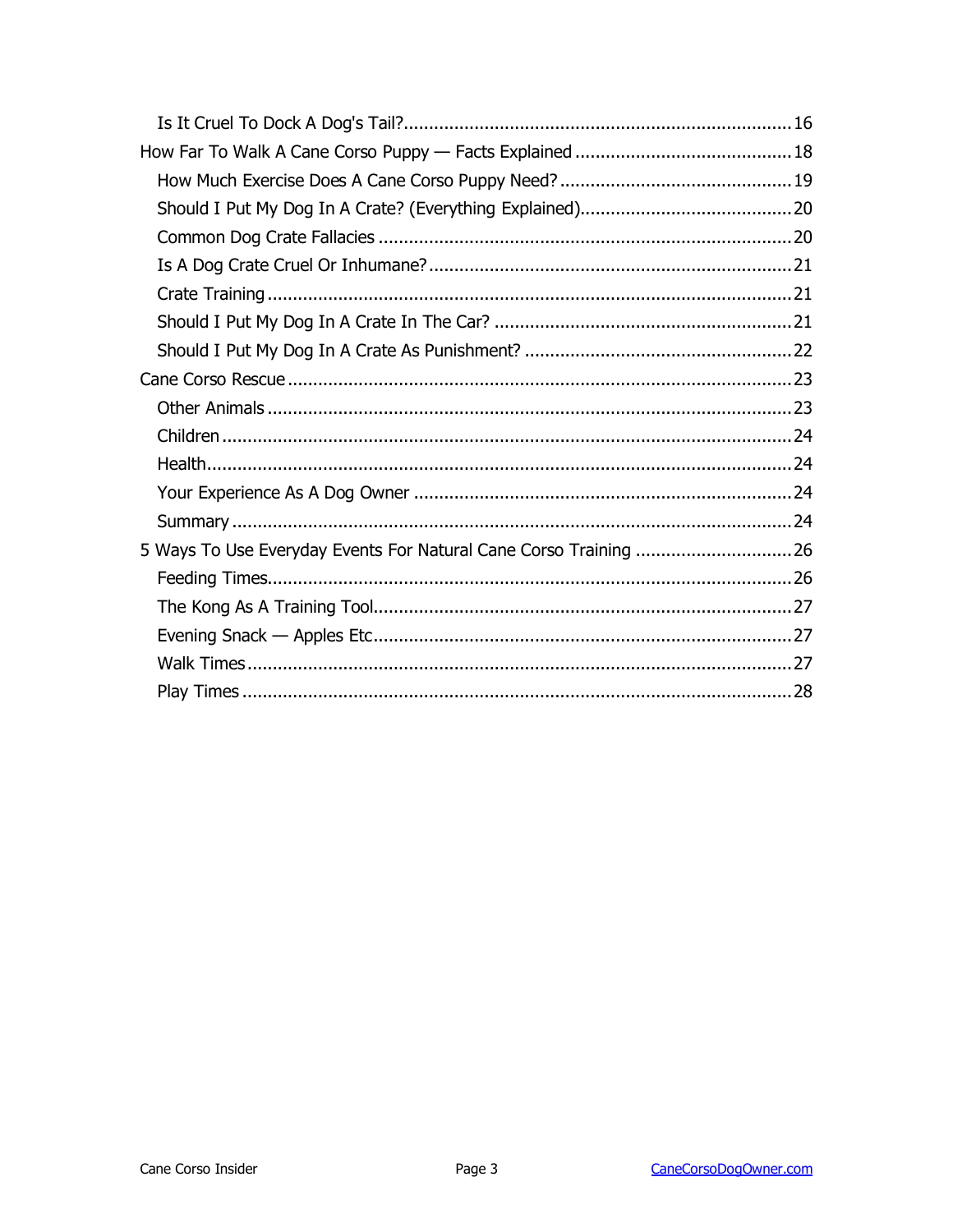## <span id="page-4-0"></span>**Is A Cane Corso A Good Family Dog?**

It's a very important question. Whether we're Cane Corso owners already, or just thinking about owning one, this question insists on an answer.

We have spent the last 14 years with Cane Corsos in our family. Our experience leads us to a definite conclusion. That's what this video is about. So stick around! Over the next few minutes, we'll reveal exactly what that conclusion is.

The Cane Corso is devoted to his family. He is loyal and protective, and he makes a great companion and guardian for all your family. He is gentle and affectionate with kids. However, because this is a large dog, caution is advised with small children and babies.

The Cane Corso's natural characteristics and tendencies will make him a good family pet. But, of course, there are some common-sense considerations and guidelines that you should apply. We'll look at these now.

#### <span id="page-4-1"></span>**Is A Cane Corso Dangerous?**

Some have said that the Cane Corso, or Italian Mastiff, is dangerous or aggressive. We do not agree with this sweeping statement. Firstly it is not really possible to make a generalized statement about a whole breed of dog. Secondly, there is nothing in the Cane Corso breeding history to support this.

The Cane Corso temperament tends to be calm and stable.

A lot has been made of their lineage as mastiff breed and a roman war dog. But today's Cane Corso dogs were never bred or intended to be fighting dogs.

They are a working dog, and they were bred to be protectors, which is an entirely different thing. Even the name reflects this — Wikipedia states that the name Cane Corso is 'from Italian cane (dog) and 'corso' from the Latin 'Cohors' meaning 'protector'.

Ultimately, whether any dog is dangerous or not depends on the individual dog, the circumstances, how he is treated, and how he has been trained. If you pick a suitable puppy, give him a good environment, treat him well, and train him well, there is no reason at all why your Cane Corso should be dangerous, and every reason why he will be a good family dog.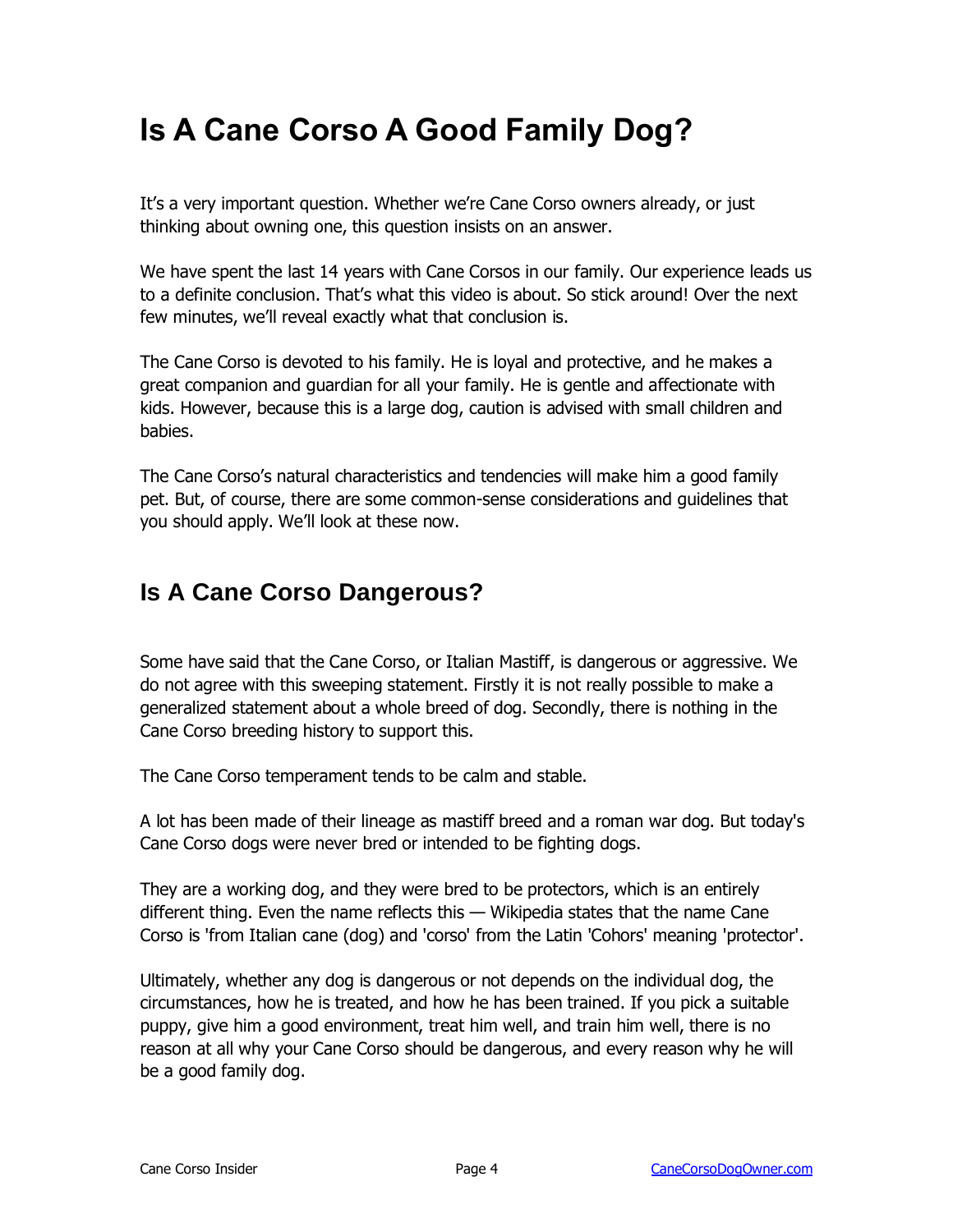#### <span id="page-5-0"></span>**The Cane Corso's Imposing Appearance Can Be Misleading**

The size and the imposing appearance of the Cane Corso is probably the number 1 thing which causes people to think the breed is dangerous or aggressive. He certainly *can* look that way, particularly with his ears cropped — but appearances can be deceiving.

Although the Internet is full of pictures of big Cane Corsos with cropped ears, and draped in chains and studs, this is a misleading image for the dog.

With his family, the Cane Corso is a gentle and affectionate companion.

#### <span id="page-5-1"></span>**Are Cane Corsos Aggressive Towards Others?**

Not inherently. Any dog can become aggressive under the right circumstances. Such as if he is being mistreated, or threatened. And the larger the dog, the more potentially dangerous that aggression becomes.

But the Cane Corso dog breed is not inherently more aggressive or more dangerous than other breeds.

A Cane Corso raised in a good family environment is highly unlikely to be aggressive towards anyone. A Cane Corso which is abused or provoked could just as easily become as aggressive as any other dog.

A Cane Corso who has not been trained is more of an unknown quantity. And his size, muscularity and agility would make that a dangerous situation.

Which is why dog training is so important, and particularly for a dog with the size and strength of the Cane Corso. It is important to guide their behavior whilst they are still young, so that their natural characteristics are enhanced.

#### <span id="page-5-2"></span>**A Cane Corso As Your Family's Best Friend**

The Cane Corso does have a natural tendency to be protective towards those he loves — which will be your family and children. This is why he makes such a good guard dog. But this does not necessarily mean he is a danger to others.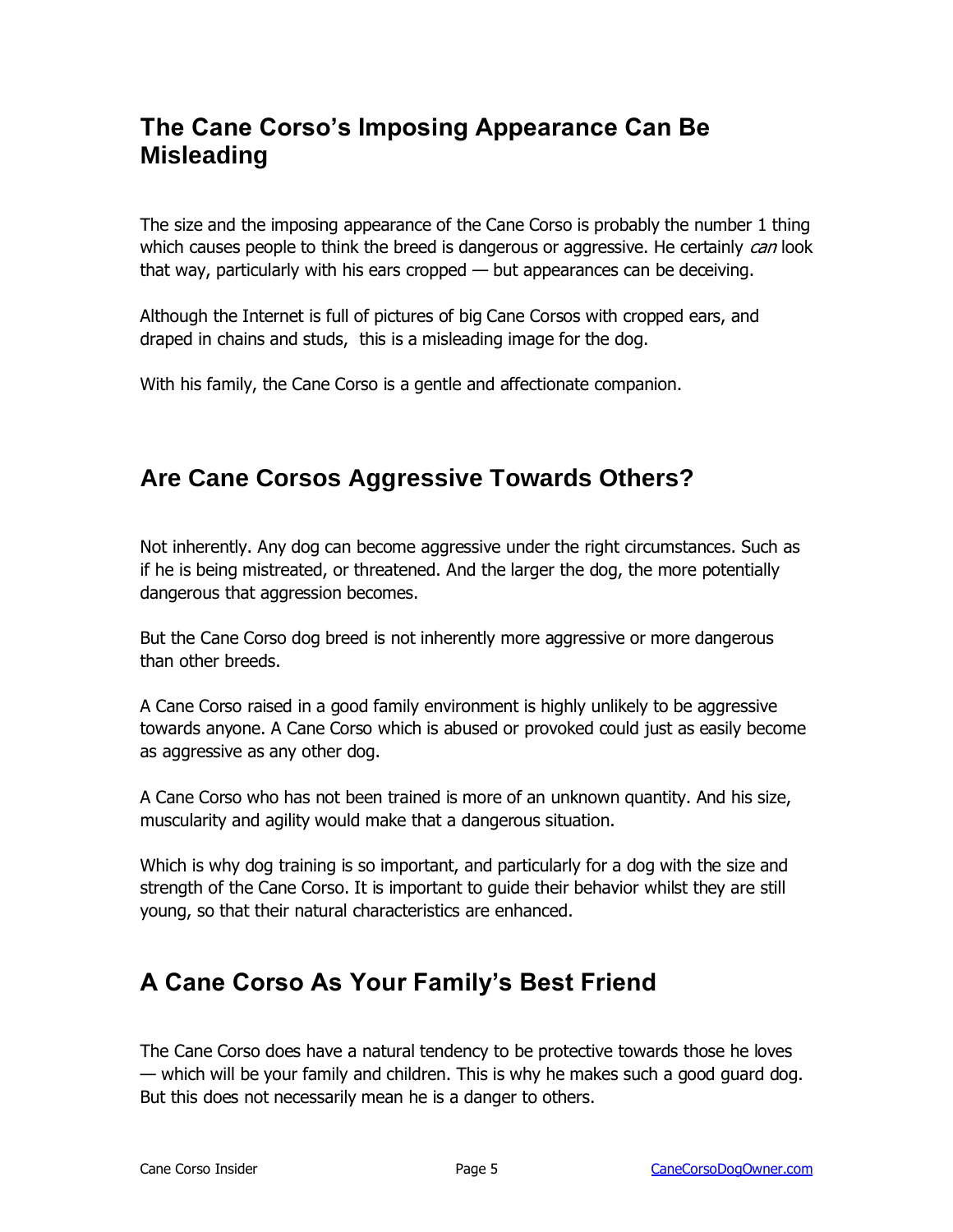Any dog can be provoked into an aggressive reaction, but under normal circumstances the Cane Corso is your family's best friend. He will never be a danger to his family and, though he may be alert to the presence of approaching strangers, he is not automatically aggressive towards them.

So that's the Cane Corso as a family dog. Treat him well and he'll be loyal to you forever. Train him early on to obey your basic commands, so that he knows your the leader. Socialize him early so that he learns how to behave in a wide variety of situations.

With these simple things in place, the Cane Corso is a fantastic family dog, an affectionate companion, and a loyal guardian.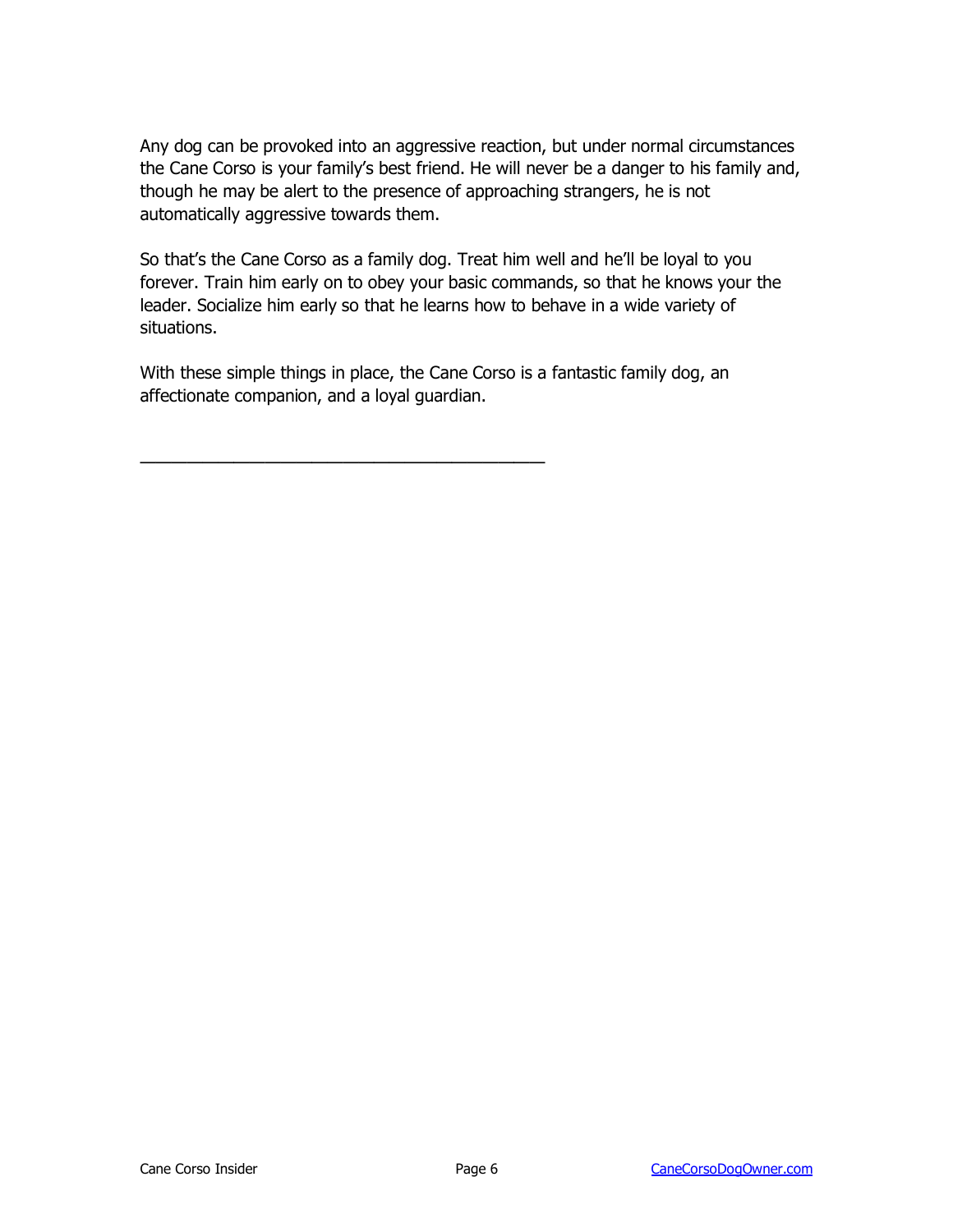## <span id="page-7-0"></span>**Can Cane Corsos Live With Other Dogs?**

Living with two Cane Corsos for 14 years, along with other dogs, has given us many experiences which help to answer this question.

The answer is, yes, Cane Corsos can live with other dogs.

Our Cane Corsos have lived with dogs who were older, dogs who were younger, dogs who were bigger and dogs who were smaller. They have lived with males, females, their own breed and other breeds. They have even lived with cats. They are a great family dog.

So, if you're wondering whether Cane Corsos can live with other dogs, let's get into the things you should think about — some general, and some specific to your situation.

Firstly, think about dog behavior in general. Regardless of breed, dogs are designed to live in packs. They typically work out their pecking order and live in harmony.

Sometimes this can be alarming to us humans, as dogs growl and snap at each other. But they are usually not intending to hurt one another. They are establishing leadership, alpha and beta, positions on the totem pole, whilst avoiding fighting.

#### <span id="page-7-1"></span>**Cane Corso Breed Characteristics**

Next, you should consider the breed characteristics of the Cane Corso dog in general. Each dog breed has its own essential qualities. The Cane Corso is an Italian Mastiff. It's not entirely the same as other mastiffs, although they share some similar tendencies.

Getting into the details you should consider, first and most obvious is this: the Cane Corso is a large strong breed. Not only is it a mastiff breed, it has the natural tendencies of a guard dog, and it's incredibly agile.

A dog owner must always take responsibility for training and socializing. But this is particularly important with a big dog, because out-of-control behavior potentially carries more consequence with a large breed.

So, throughout this article, temper what is being said with the requirement to observe and control the behavior of your dog, and adjust where necessary. It's perfectly possible to have your animals living in harmony, but a lot of it is down to you, and what your animals perceive that you will accept or not accept.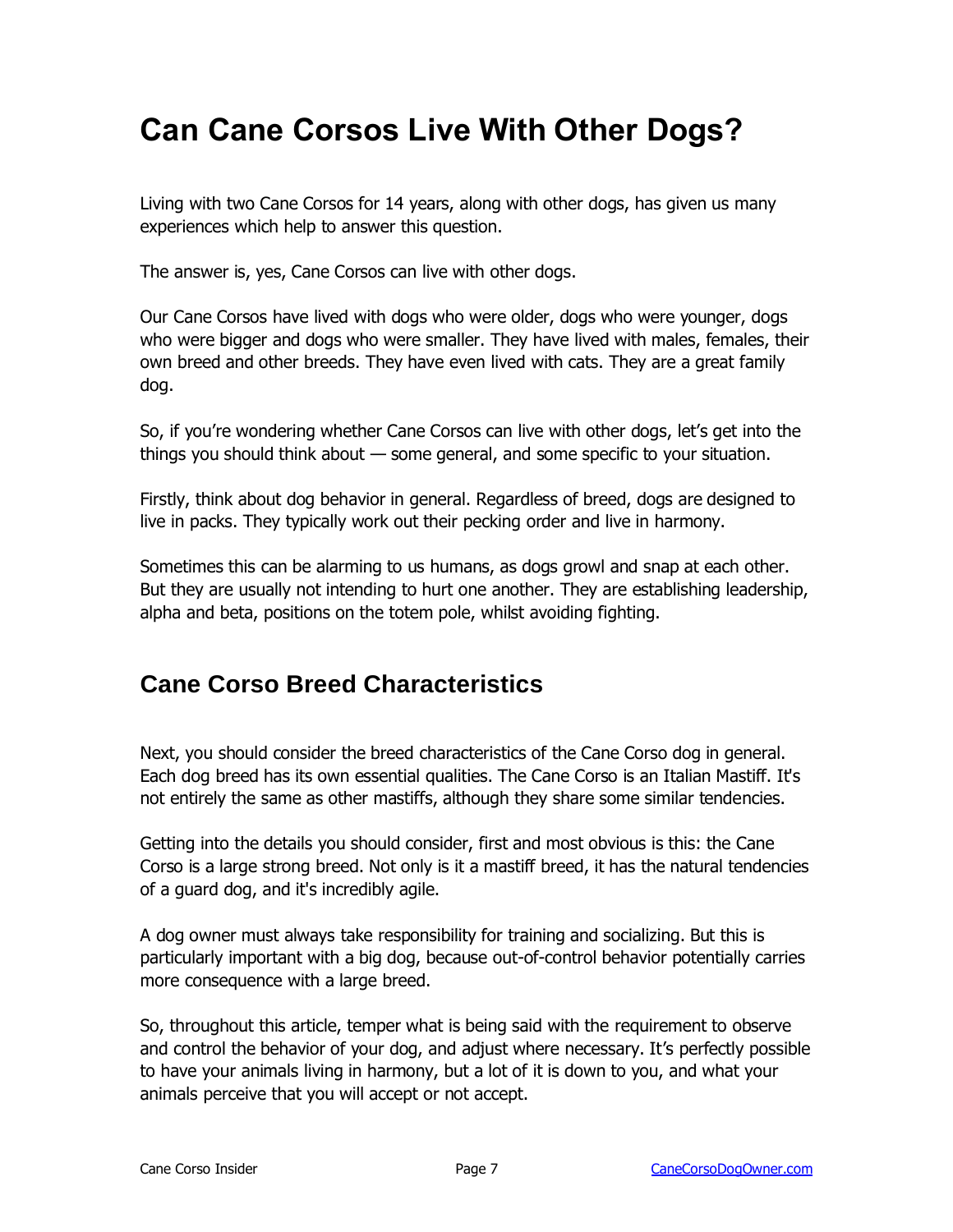Cane Corsos are very good at following the lead of their owners. An animal or a person who is clearly accepted by the owner will be accepted by the Cane Corso as a result. And the owner's sharp command to 'settle down' or similar will quickly convey the owner's wish to stop whatever is going on.

Cane Corsos are often said to have an independent streak, and an inherent prey drive.

As far as independence is concerned, our experience is that intelligence and loyalty have a stronger effect on the Cane Corso's behavior. The Cane Corso becomes attached to his owner and his family, and independence takes a back seat.

In terms of prey drive, again, the family consideration tends to mitigate this. We published an article on CaneCorsoDogOwner.com 'Can Cane Corsos live with cats?' where we described how 'our' cats became 'their' cats as the Cane Corso family dynamic developed.

#### <span id="page-8-0"></span>**The Inherent Character Of Your Own Cane Corso**

Now let's think about the inherent nature of your particular Cane Corso. This is where it is so important to find a good Cane Corso breeder and communicate with him or her. The breeder will know which puppies in the litter are most dominant, which are more submissive etc.

You should talk to the breeder and explain that you are looking for a dog that will be living with other dogs, in a family environment. Or whatever your circumstances are. Just make sure the breeder is clear about what kind of life your new puppy will be living, and in what environment.

A reputable breeder can then help you select a puppy with a suitable personality and appropriate tendencies.

A word of caution. Some breeders are catering to a segment of the market that wants a dangerous-looking dog. The imposing appearance of the Cane Corso is well suited to the image of a huge muscular dog with cropped ears, a studded collar and a thick chain as a leash.

If you're looking for a Cane Corso that will live well with other dogs, make sure you are not dealing with a breeder who produces dogs with an aggressive attitude.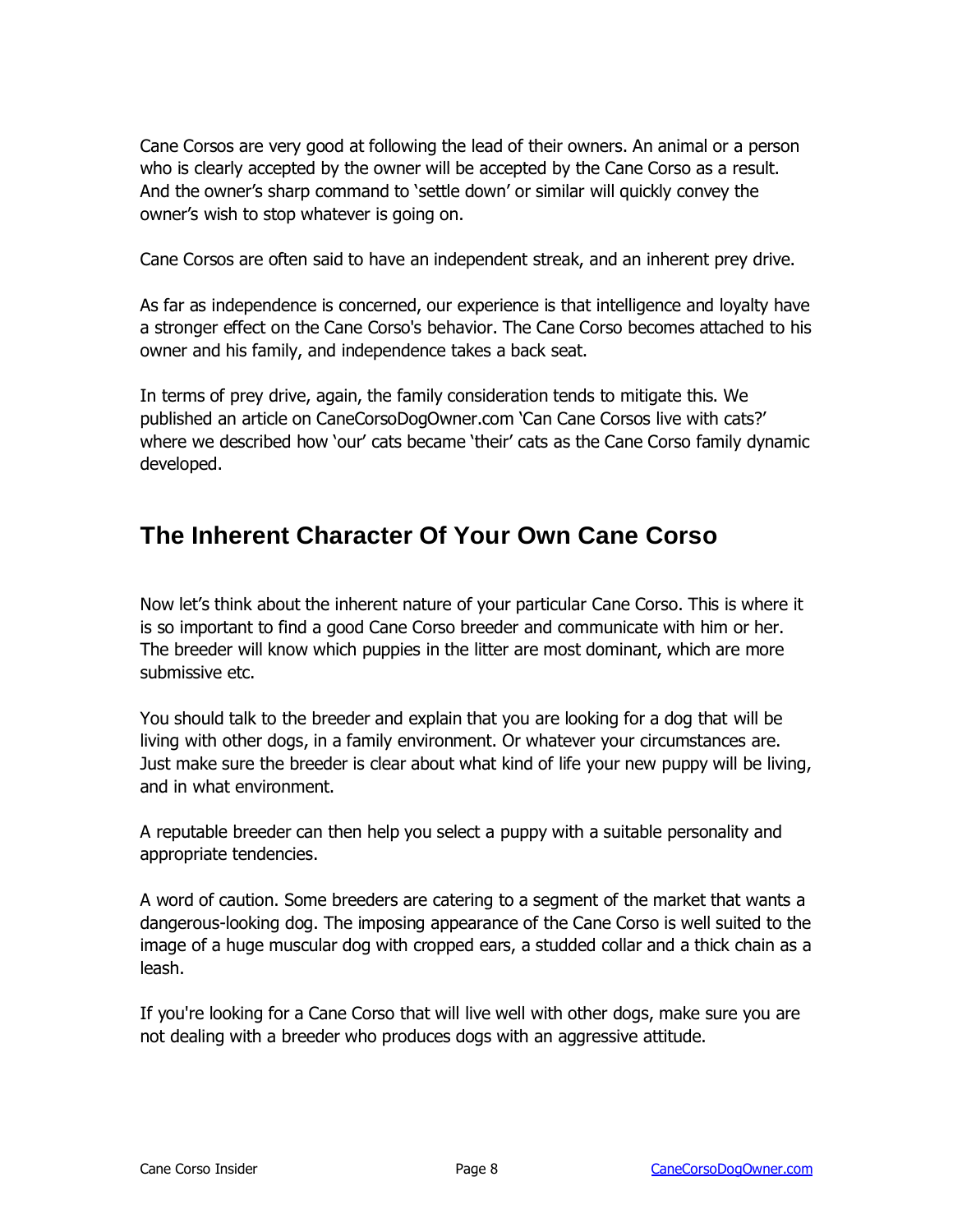The way you treat, train and interact with your dog will be the biggest factor in his development. But you'll get better results, with less work, if you start out with the best raw material — a puppy with the right inherent characteristics for you.

I hope that's helped you answer the question of whether Cane Corsos can live with other dogs. For us, experience has revealed the answer pretty clearly.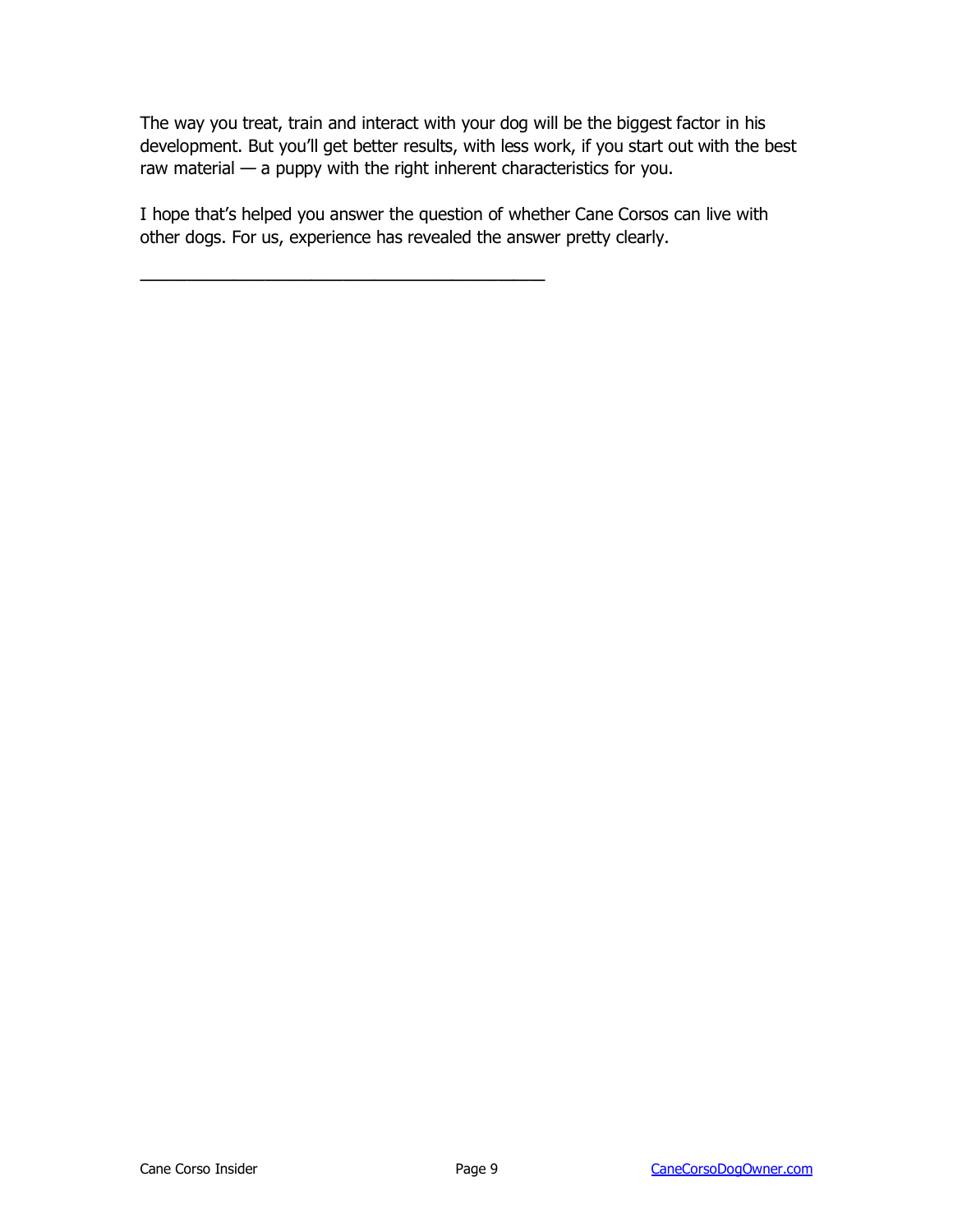## <span id="page-10-0"></span>**How Strong Is A Cane Corso?**

Cane Corsos are certainly considered a strong breed of dog. They're bred for their strength and working ability. They can pull carts, they can herd livestock, and they can also be used as guard dogs.

They have a powerful build and are very muscular. They are a confident breed and they're not afraid of anything. They have an instinct to be protective of their family and home, they are a loyal breed and they make good pets.

Historically, Cane Corsos have been used for hunting large animals such as wild boar, wolves and even bears. Although hunting such large and predatory animals would've been done in packs, rather than with a single dog, the Cane Corso breed has clearly been bred for strength.

So, how strong is a Cane Corso? In terms of pure muscle power, they are one of the strongest dog breeds out there. They are able to take down prey much larger than themselves and have frequently been known to protect their owners from danger.

#### <span id="page-10-1"></span>**Is The Cane Corso The Strongest Dog?**

The Cane Corso is generally considered to be one of the stronger dog breeds out there. With their muscular build and impressive physique, they can be quite intimidating.

They may not be the right dog for everyone, and they're probably not for the first-timer owner. But those who are looking for a imposing and protective dog would do well to consider the Cane Corso.

The Cane Corso is not the strongest dog, however. Several breeds are quite a bit bigger. The English Mastiff and the Neopolitan Mastiff spring to mind as much bigger dogs. The Kangal and the Bandog are also larger and more powerful.

However, the Cane Corso is far more agile than other mastiff breeds. Our -pound male jumped over the closed tailgate of our Land Rover and through the open window above. He would parkour around vertical walls on our property, chasing lizards. It was truly an awesome sight for such a huge dog.

#### <span id="page-10-2"></span>**Which Dog Is Stronger Pitbull Or Cane Corso?**

Both breeds are very powerful. An individual dog's strength really depends on its genetics and training. The size of individual dogs can vary, too, but the Cane Corso is the larger breed by a considerable margin. Therefore we can expect the Cane Corso to be the stronger dog in pretty much every case.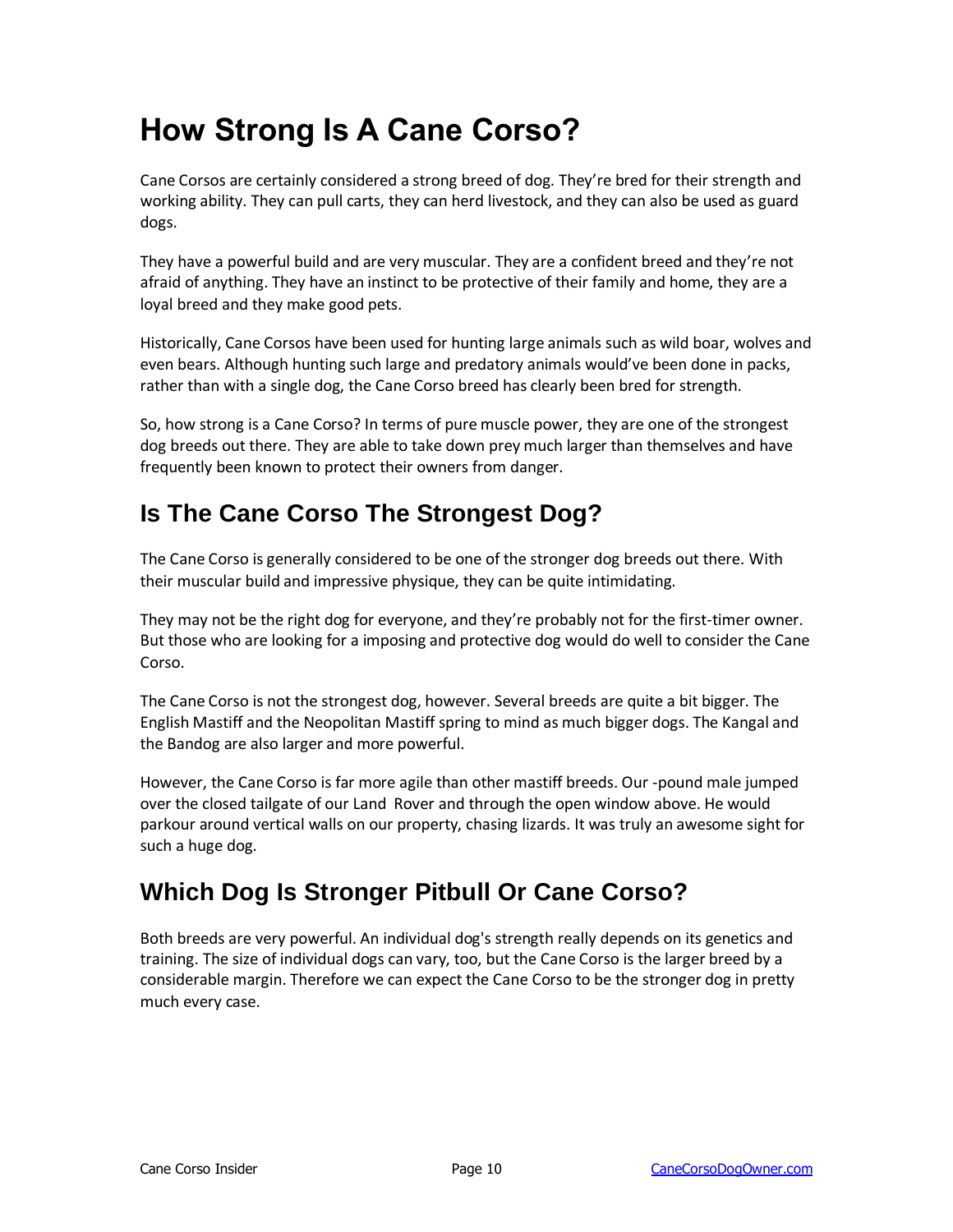#### <span id="page-11-0"></span>**How Big Is A Cane Corso?**

The Cane Corso is a large breed of dog. Historically, they have weighed anywhere from 90 to pounds, and they might stand as much as 27 inches tall at the shoulder. The AKC breed standard states 90 to 100 lbs

But that seems to be changing. They are being bred larger and larger, and are commonly found as big as 150lbs, nowadays.

This is not necessarily a good thing. As they get bigger,some of the prized agility will be lost. And extra weight puts more strain on bones and joints.

#### <span id="page-11-1"></span>**How Strong Is A Cane Corso Bite?**

The Cane Corso has one of the strongest bite forces of any dog. At 700 PSI, it's even stronger than a lion! Only the Kangal and Bandog typically have a stronger bite. These have been bred for centuries to have a strong bite and to be able to protect their owner and their property.

#### <span id="page-11-2"></span>**Are Cane Corsos Dangerous?**

——————————————————————————

Despite its size, strength and huge bite force, the Cane Corso is not a dangerous dog by nature. However, these factors make it essential that a dog like this is always under control -- the consequences of any bad behavior could be severe.

Consequently, Cane Corsos should be socialized and introduced to a training routine at an early age, whilst they are still small enough to be easily controlled.

The Cane Corso temperament is actually calm and stable, unless it has been affected by adverse breeding practices. A well-trained and socialized Cane Corso is highly unlikely to be dangerous.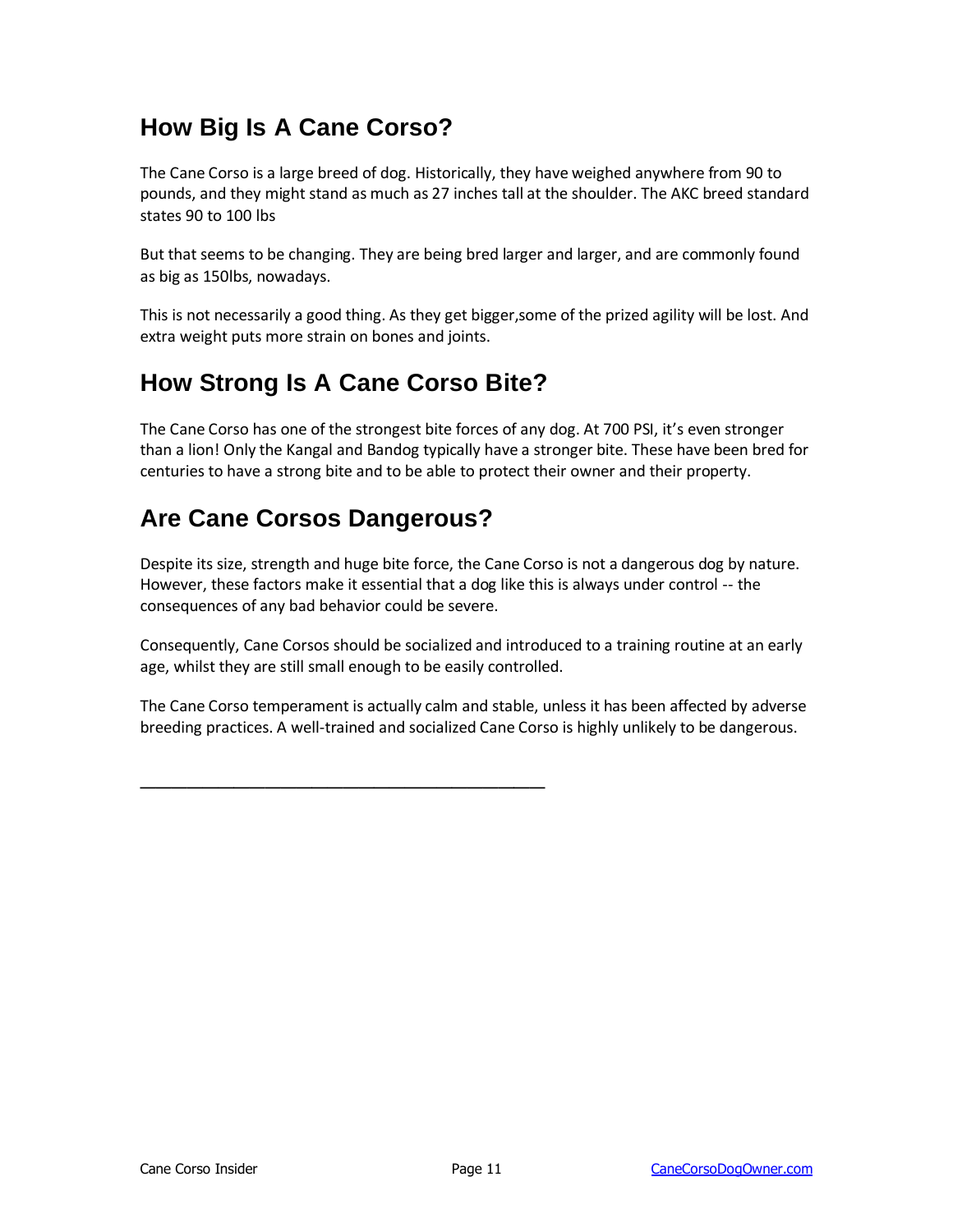## <span id="page-12-0"></span>**Cane Corso Eye Colors — What's Acceptable?**

Cane Corso eyes can be very striking. The eye colors can include various shades of amber, light brown, gold, and yellow. They can even appear red, but this is really a deep amber.

These colors are often seen with dark brown pigmentation on the eyelids and black coloring around the outer corners of the eyes. Cane Corsos are also known for their deep, dark brown eyes which can be quite captivating when set against a lighter coat color.

In this video, we will take a look at the different Cane Corso eye colors, their relation to coat colors, and colors that are accepted.

#### <span id="page-12-1"></span>**Do Cane Corsos Have Blue Eyes?**

The answer is no, not under normal circumstances. Blue eyes are considered a fault in the breed according to the AKC breed standards. It is rare to see Cane Corso adults with blue eyes.

#### <span id="page-12-2"></span>**Do Cane Corso Eyes Stay Blue?**

They should not. Cane Corso puppies may be born with blue eyes, but the eyes will normally change to one of the other colors.

The shade of the eye color may deepen as they get older, but it is unlikely that they will keep their blue eyes.

If a Cane Corso's eyes stay blue, it is likely that they have a genetic defect and should not be bred.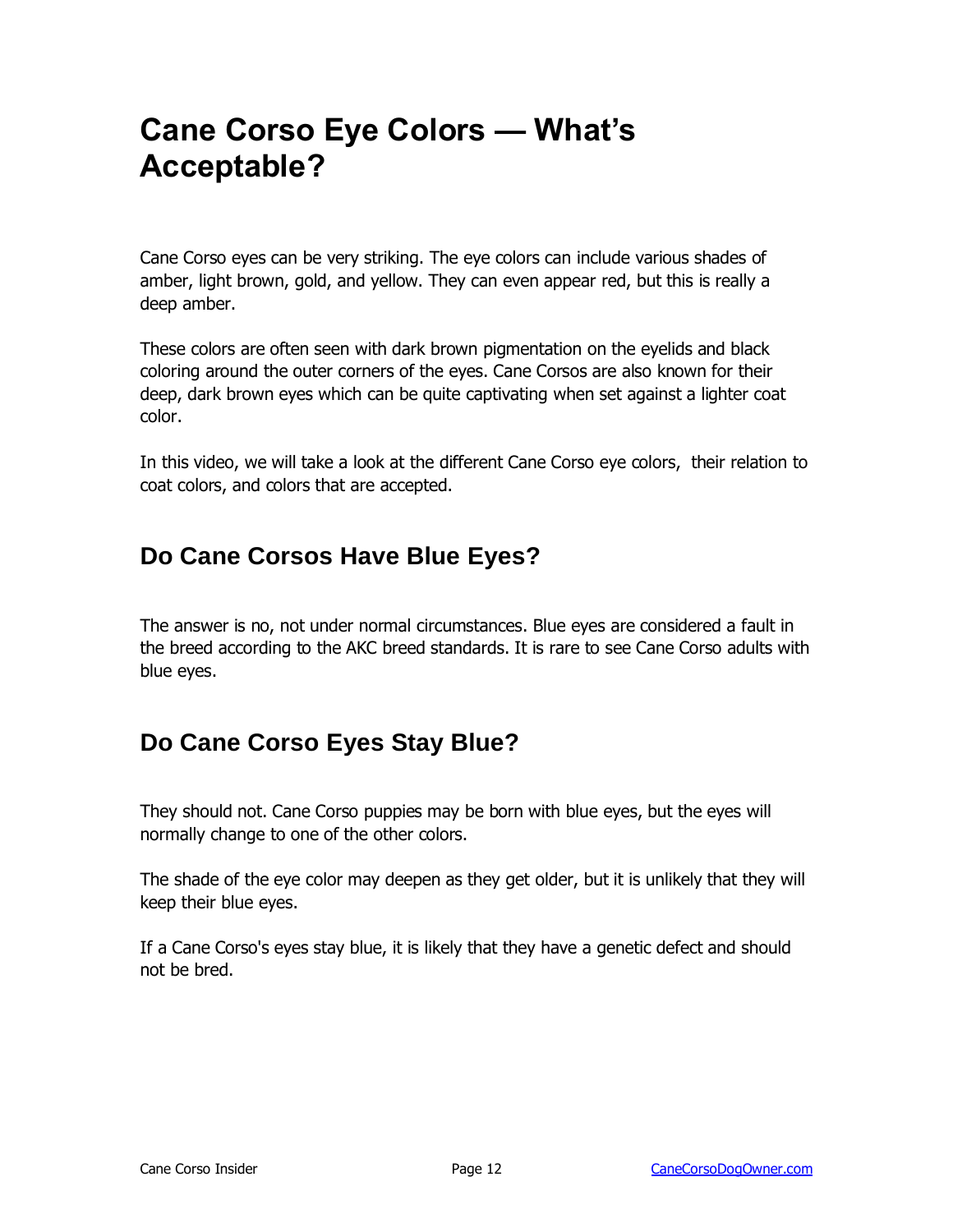#### <span id="page-13-0"></span>**Do Cane Corsos' Eyes Always Change Color?**

Mostly, they do. Eventually the eyes of most Cane Corso puppies will change color due to several different processes that take place as they grow older.

When a puppy is first born, its eye color can be anywhere from blue to dark brown. During the first six months of their life, Cane Corso eyes will change color multiple times before reaching their final, permanent shade.

Some Cane Corsos will have eyes that stay the same color throughout their lives. However, the majority of them will change at some point.

#### <span id="page-13-1"></span>**When Do Cane Corso Puppies' Eyes Change Color?**

The age at which they change can vary depending on the dog. Blue eyes in Cane Corso puppies will usually change to one of the other colors by the time they are six months old.

Some puppies may change eye color earlier or later than this.

#### <span id="page-13-2"></span>**What Eye Colors Can Cane Corsos Have?**

Amber, light brown, gold, and yellow, are the normal eye colors of a Cane Corso. With the deeper shades of amber almost looking red — especially when combined with a very dark coat color.

These colors may be seen in different combinations and shades, depending on the dog.

#### <span id="page-13-3"></span>**Cane Corso Amber Eyes**

Amber eyes are a common occurrence in Cane Corsos. They may be found in many shades. Amber eyes are considered to be the most desirable eye color for the breed according to the AKC breed standards.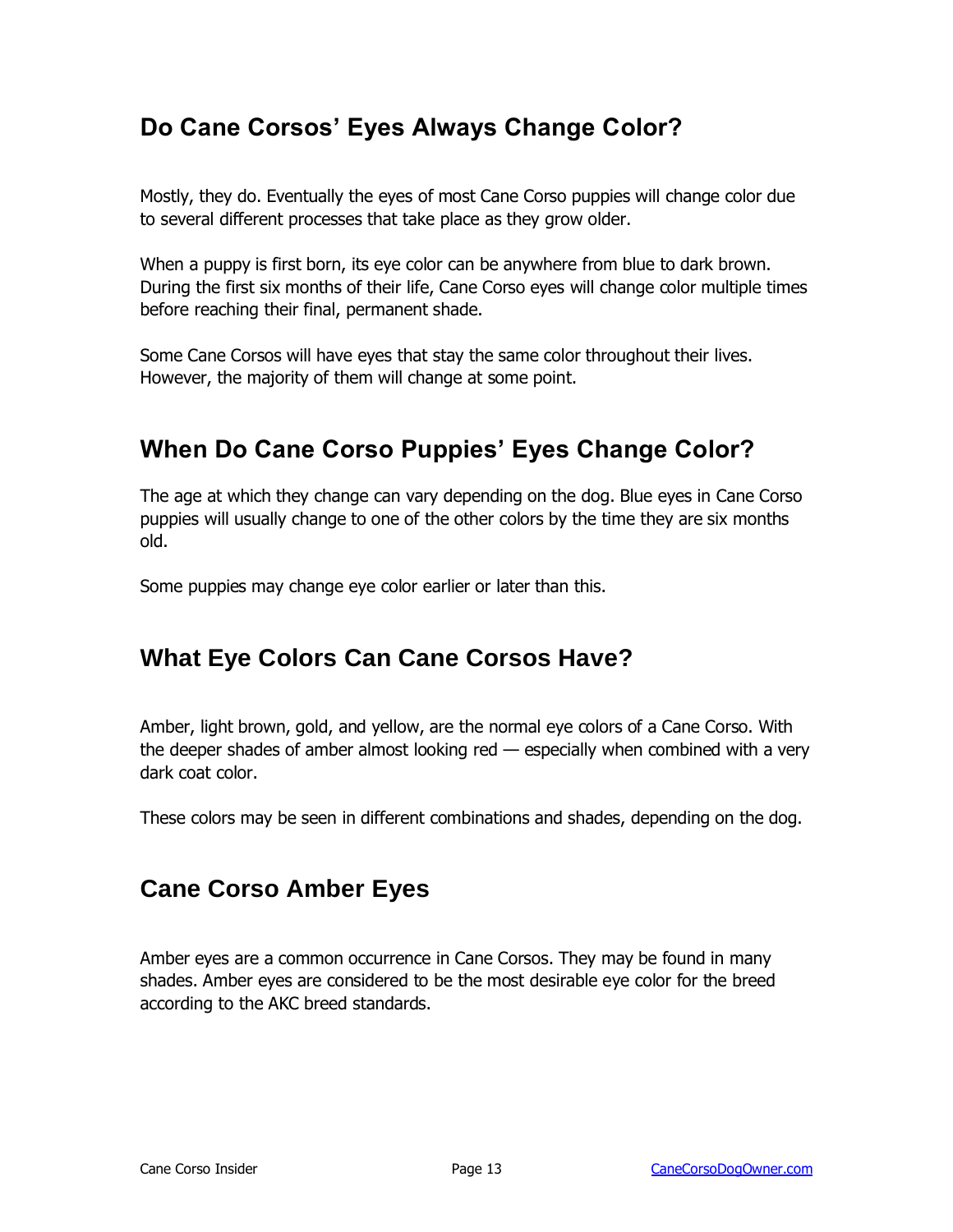#### <span id="page-14-0"></span>**Cane Corso Gold Eyes**

Gold eyes are also a common eye color in Cane Corsos. They are most likely a shade or variant of amber or light brown eyes. Gold eyes are considered to be the second most desirable eye color for the breed according to the AKC breed standards.

#### <span id="page-14-1"></span>**Cane Corso Yellow Eyes**

Yellow eyes are actually a cause for disqualification according to the AKC standard, which favors as dark an eye possible, for the coat color in question.

#### <span id="page-14-2"></span>**Cane Corso Eye Colors In Relation To Coat Colors**

Coat color can often be a predictor of a Cane Corso's eye color. Dogs with lighter coats will generally have lighter-colored eyes, while dogs with darker coats will have darker eyes.

There are exceptions to this rule, for instance, the red or fawn Cane Corso that has darker eyes but, in general, coat color and eye color tend to be correlated.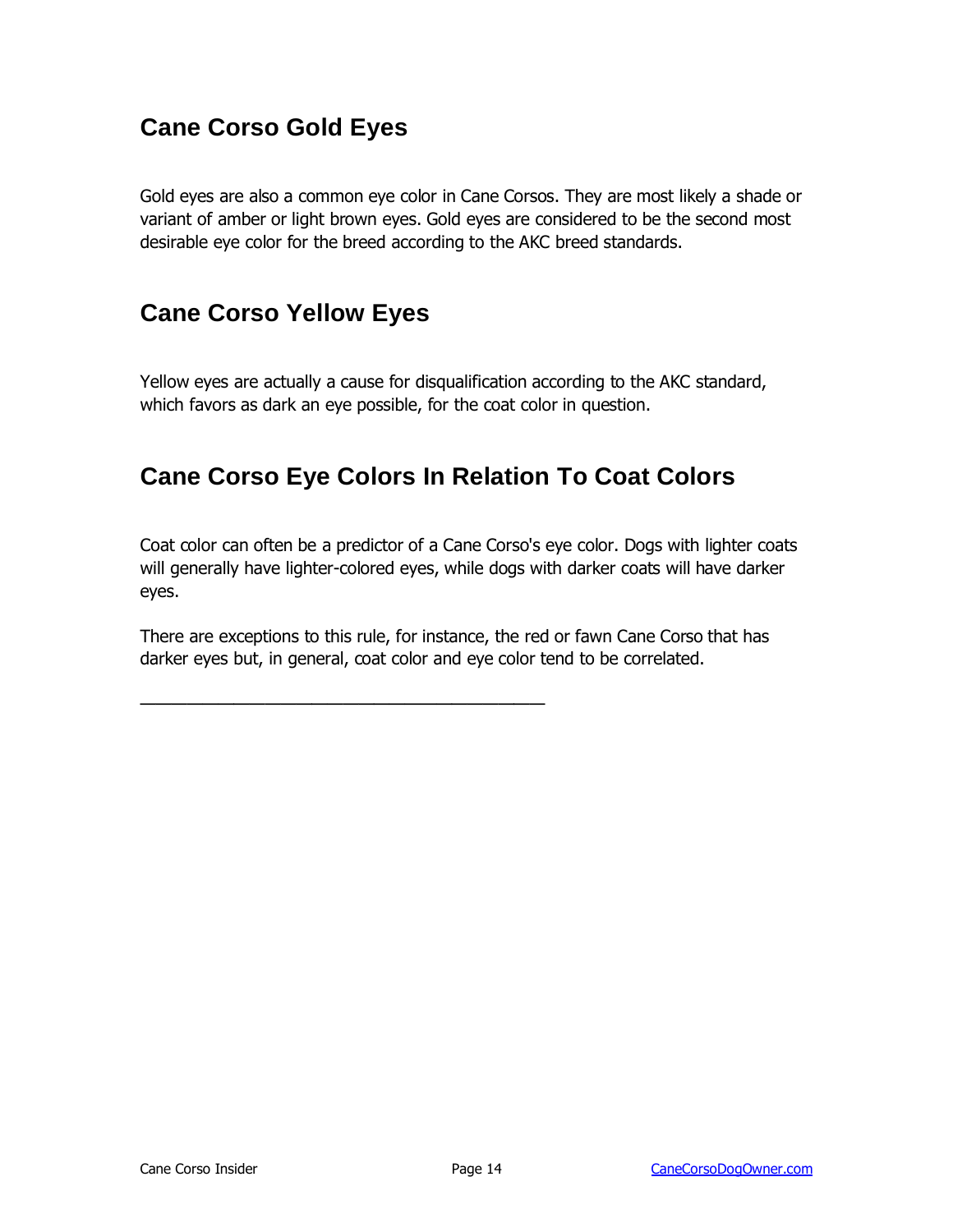## <span id="page-15-0"></span>**Should You Get Your Cane Corso's Tail Docked?**

Should you get your Cane Corso's tail docked? This is quite a hot question, as we'll see.

In this video, we'll look at why Cane Corso tails are docked, and see whether those reasons give you enough to make a valid decision, to dock. or not to dock

#### <span id="page-15-1"></span>**Why Are Cane Corso Tails Docked?**

The tails of Cane Corsos are traditionally docked because it is believed that having a tail gets in the way when they are working

This concept probably dates back to when the Cane Corso's duties including defending livestock and humans on Italian farms, fighting off and hunting large dangerous prey.

For a dog in these circumstances, docking the tail probably makes sense.

But, is your Cane Corso a working dog? The big majority of Cane Corsos today are not in these circumstances. They are living an entirely softer life as a family dog.

For this, the largest group of of Cane Corsos, the old validations for docking the tail no longer apply.

Truth be told, I think the biggest reason for tail today is purely aesthetic — I think, many people believe that a Cane Corso with a docked tail is a look they find pleasing.

#### <span id="page-15-2"></span>**What Is Tail Docking?**

Tail docking is a procedure where the dog's tail is surgically shortened, typically by about twothirds of its length. The procedure is most commonly performed on puppies, usually at around 7-10 days old.

The practice of docking tails is an old one. Change comes slowly, and it is still common in some parts of the world.

There are a number of methods that can be used to dock a tail, but the most common is to simply cut it off with scissors

#### <span id="page-15-3"></span>**Do You Have To Dock A Cane Corso Tail?**

There is no legal requirement to dock a Cane Corso's tail.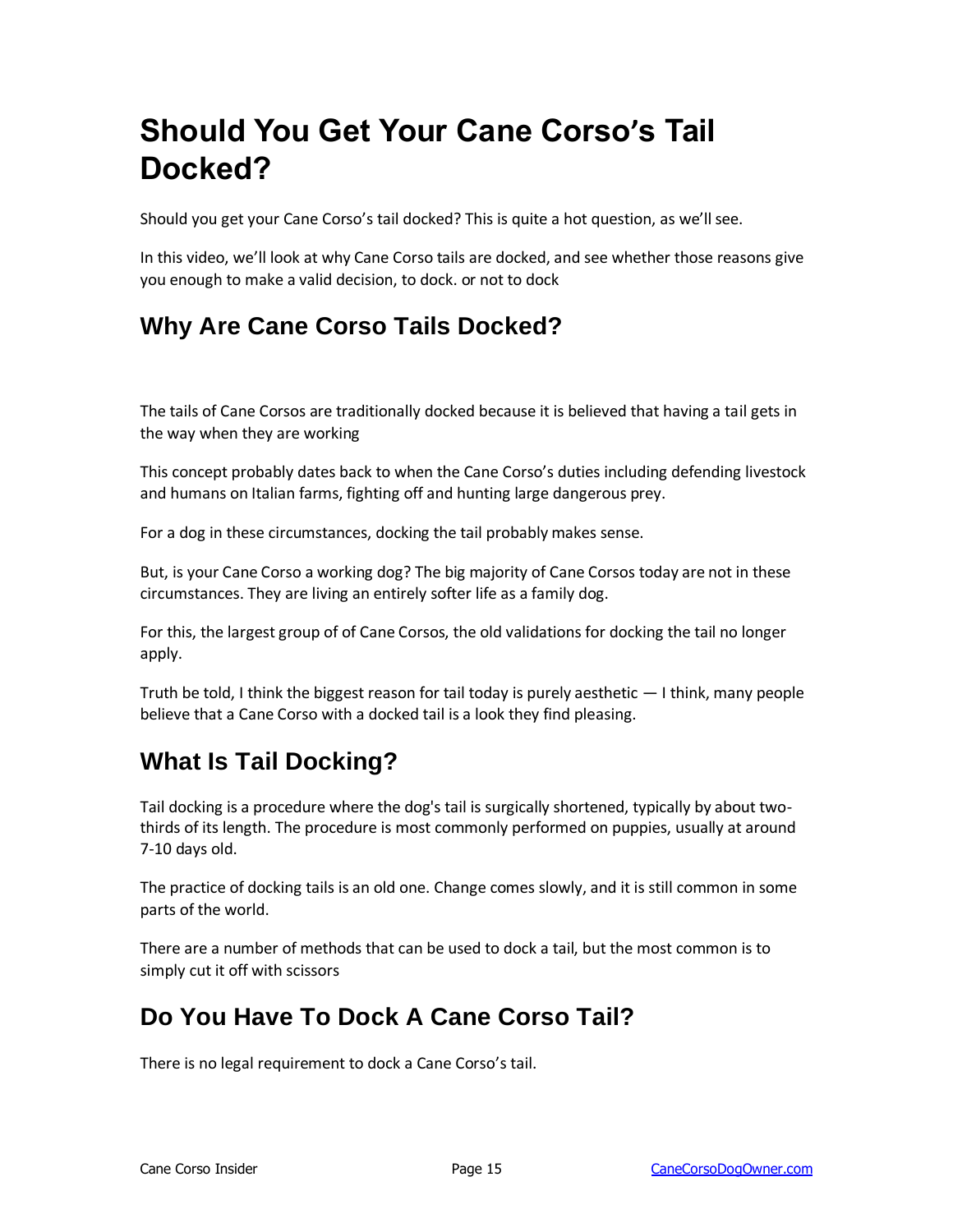As far as I know, the AKC breed standard *used to* require the tail to be docked at the 4th vertebrae, to to 1/3 the overall length. But the current Cane Corso Breed Standard definitions allow for both a docked tail and a natural tail.

So there is no requirement there, either

It comes down to the preferences of the individual dog owner. Some people choose to dock their Cane Corso's tail, others don't want to do it.

Advocates for the practice of docking tails say there are pros and cons to both options. They say docking a Cane Corso's tail can prevent them from being injured if they get into a tussle with another animal.

But nature put the tail thee for a reason. Several good reasons, actually. The tail is a big part of a dog's balancing mechanism. Ever seen greyhounds running flat out? It can make any dog more susceptible to injury if they do not have their tail to help them balance.

The dog's tail is also a huge part of its communication system. Even us humans can plainly see when a dog is happy or sad, or scared, according to what the tail is doing. Don't you think other dogs can interpret that with 1000 times more sensitivity? Removing the tail, or cuttimg it back to a stump takes away all that communication from the dog.

Opponents of tail docking say there are no pros only cons. The average Cane Corso will be a family dog and he is not at risk from enemies grabbing his tail

Ultimately, the decision whether or not to dock a Cane Corso's tail is up to the owner.

Some people dock their Cane Corso's tail because they believe it is a tradition in the breed, while others do it for cosmetic reasons.

#### <span id="page-16-0"></span>**Is It Cruel To Dock A Dog's Tail?**

There is much debate over whether or not it is cruel to dock a dog's tail.

Proponents of docking argue that the procedure is painless and that it is performed for the benefit of the dog. They say that dogs with docked tails are less likely to suffer from injuries and are also less likely to be targeted by other animals.

Opponents of docking argue that the procedure is painful and that it is performed **for the benefit of humans**, not dogs. They say that dogs with docked tails are more likely to suffer from injuries and are also more likely to suffer from medical conditions such as spinal cord injuries.

#### **Is Tail Docking Painful For Cane Corso Puppies?**

Who knows? None of is have ever had our tails docked. Proponents of the practice claim that it is painless, but how do they know?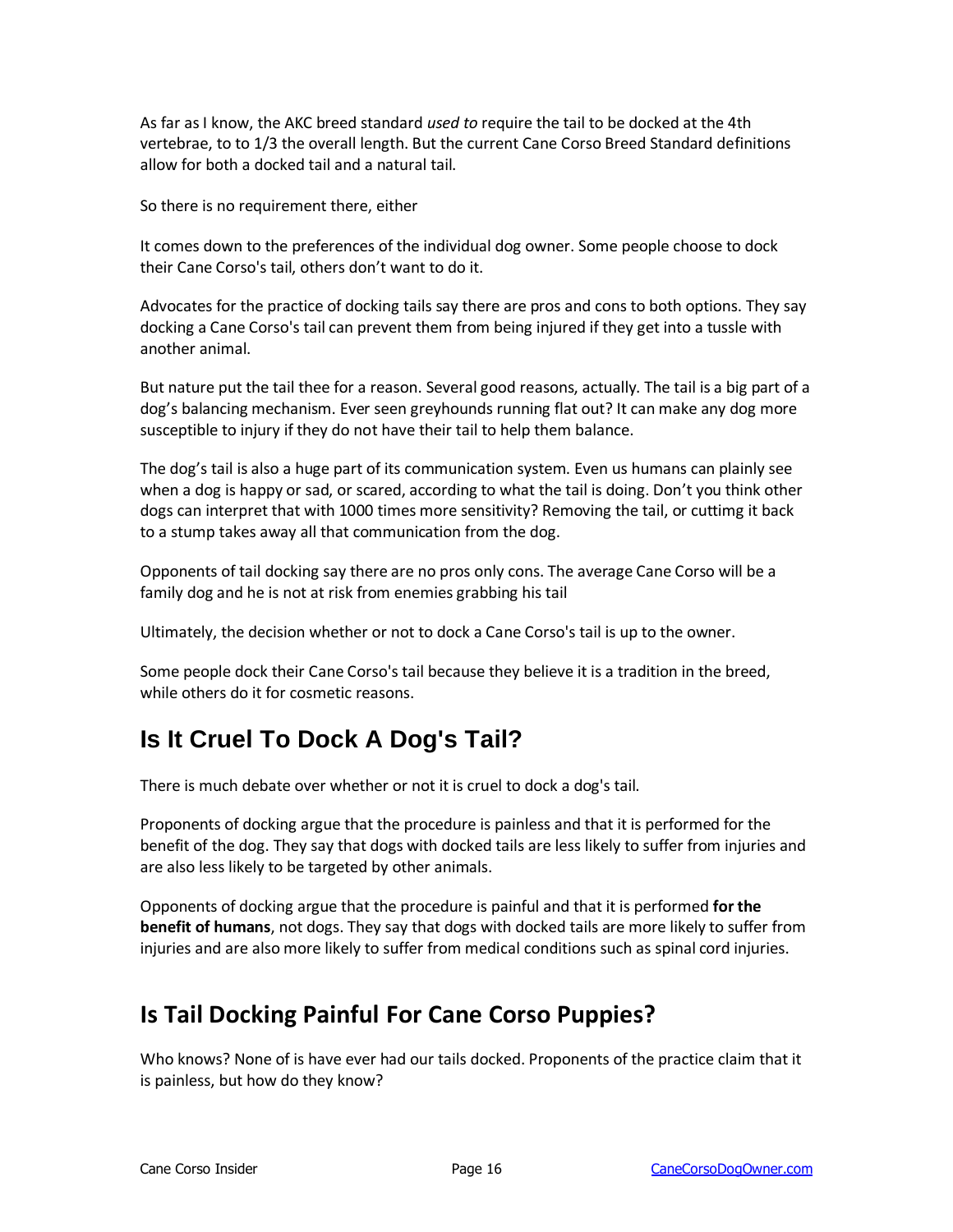What I know is that I don't want somebody cutting several joints off any of my extremities, and I'm pretty sure there must be pain involved at some point.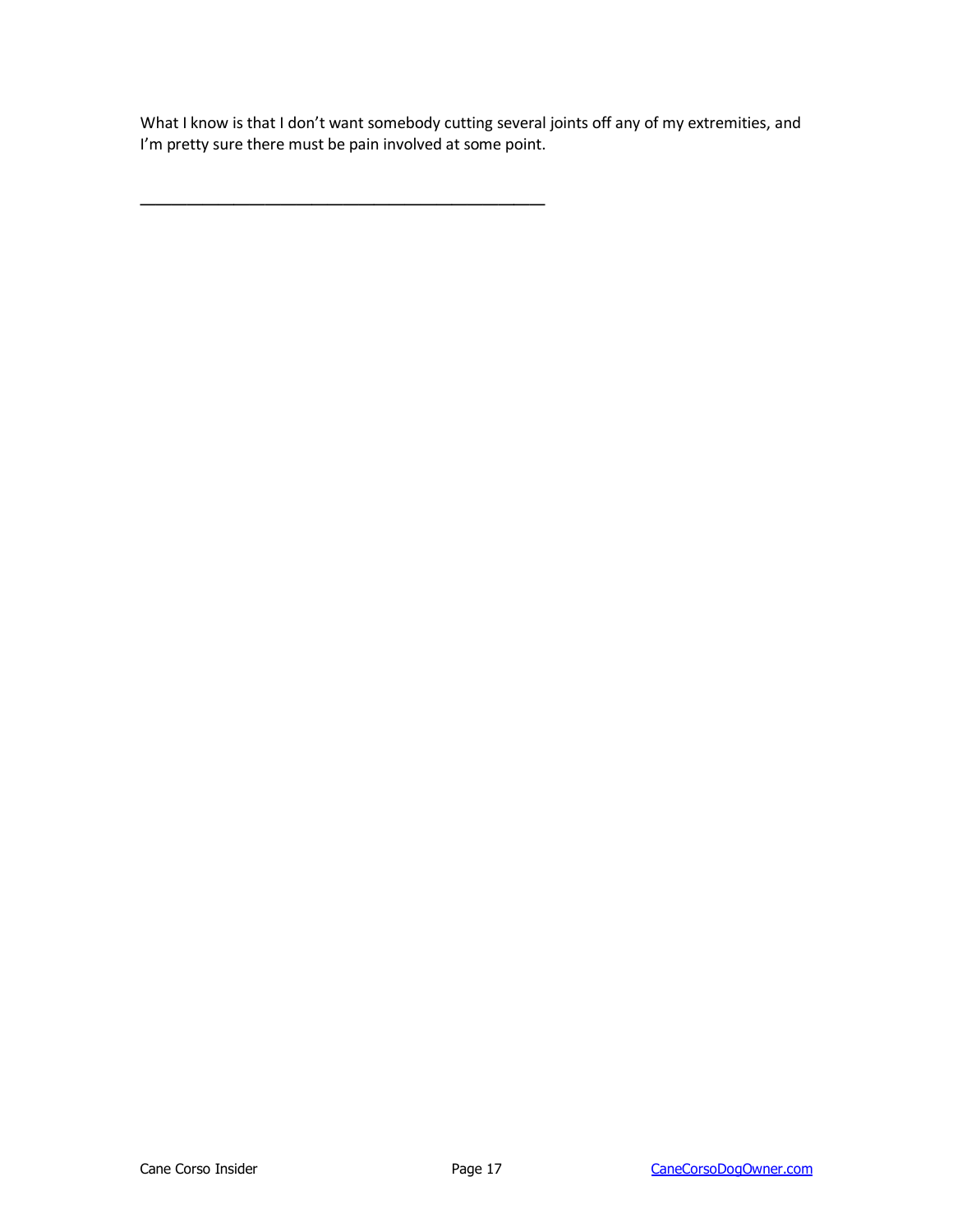## <span id="page-18-0"></span>**How Far To Walk A Cane Corso Puppy — Facts Explained**

How far you walk your puppy, how long, and how often are decisions that will have a big effect on his health and happiness. Puppies need the right amount of exercise to stay healthy and well-adjusted.

The Cane Corso was bred as a working dog, and their history includes a lot of exercise. But that's not the whole story, as we will see…

In this video, we'll look into all you need to know about how far to walk a Cane Corso puppy and how long you should walk him for.

So, how far *should* you walk your Cane Corso puppy?

The distance you need to walk your puppy will depend on his age and activity level. There is really no recommended distance that you should walk him  $-$  it's more about the total exercise he gets during the day.

But your puppy's walking should be limited to avoid damage to his bones and joints while he is still growing. The guidelines of the American Kennel Club (AKC) recommend that puppies from 8 to 12 weeks old are taken on a walk for no more than 10 to 15 minutes a day.

In fact, during this period, your puppy will probably get all the exercise he needs from your basic potty training work and general playing. If you think about it, he will be fed 3 or 4 times a day, and will need taking out each time, for house training purposes. He will sleep a lot during the day, and will need to taken out when he wakes up. So you can see how his typical daily activities will give him his basic exercise requirements.

Of course, the length of your walks may change as your dog grows older. The amount of activity that you give your puppy will depend on his age, energy levels, state of health, and weight.

Once your dog approaches adulthood, you can gradually increase the length of your walks to 30 minutes and then, finally, to one hour. Remember to always keep an eye on your Cane Corso's energy levels and adjust the length of your walks accordingly. If your puppy is starting to look tired, it's time to head back home.

As your puppy transitions into a full-grown adult, keep a careful eye on his gait. Is he walking normally with a fluid action? Does he have any awkwardness or limping?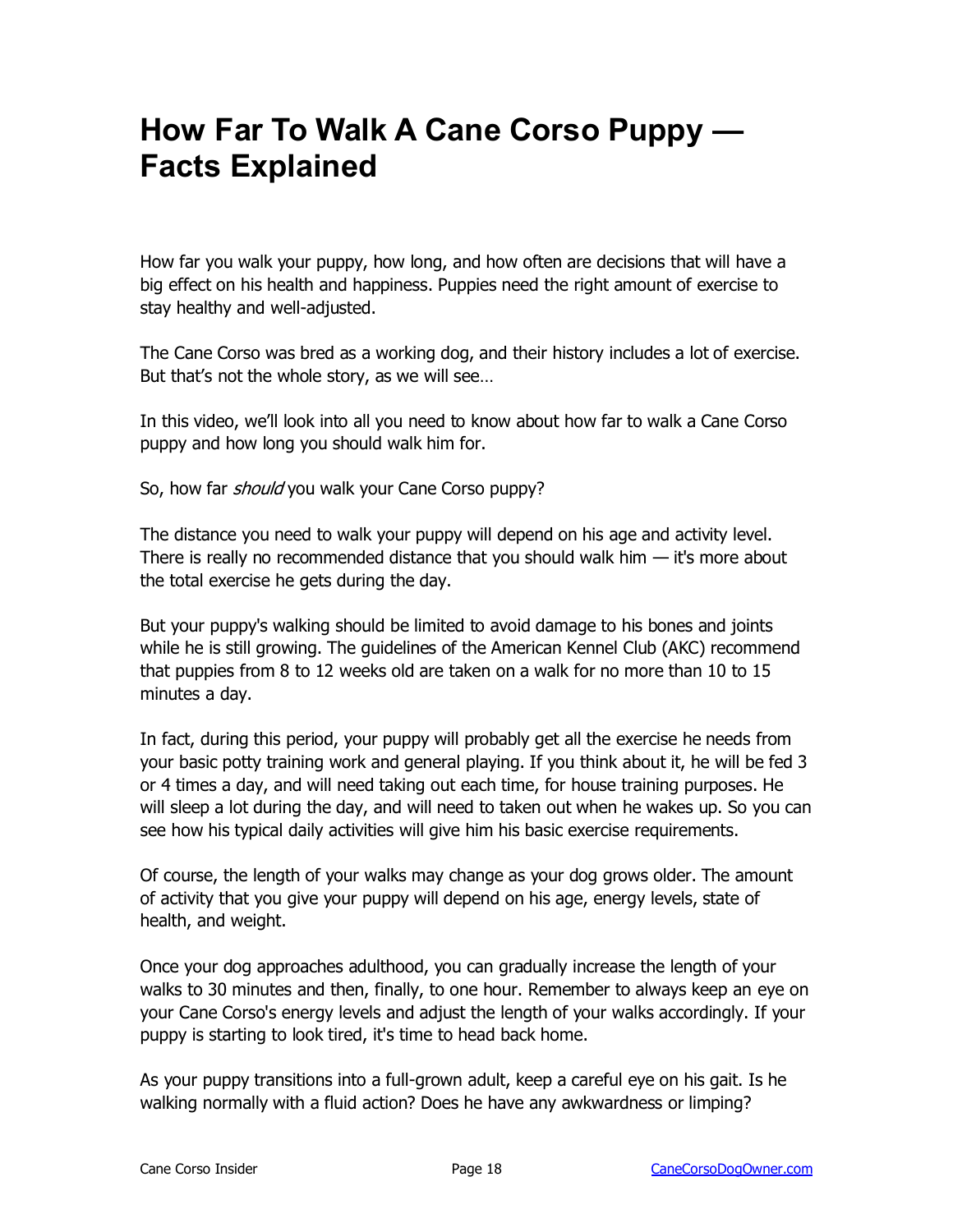#### <span id="page-19-0"></span>**How Much Exercise Does A Cane Corso Puppy Need?**

We said at the beginning of this video that it's not so much about how far to walk your puppy, it's more about the total exercise he gets during the day.

Matching the right amount of exercise to your puppy's age and maturity level is very important. A Cane Corso puppy needs the right amount of exercise — not too much, and not too little. Total exercise time of about 15 to 30 minutes a day should be sufficient and should also avoid any danger of damaging bones and joints that are still developing.

As your puppy grows older, you can gradually increase both the length of your dog's exercise and the frequency.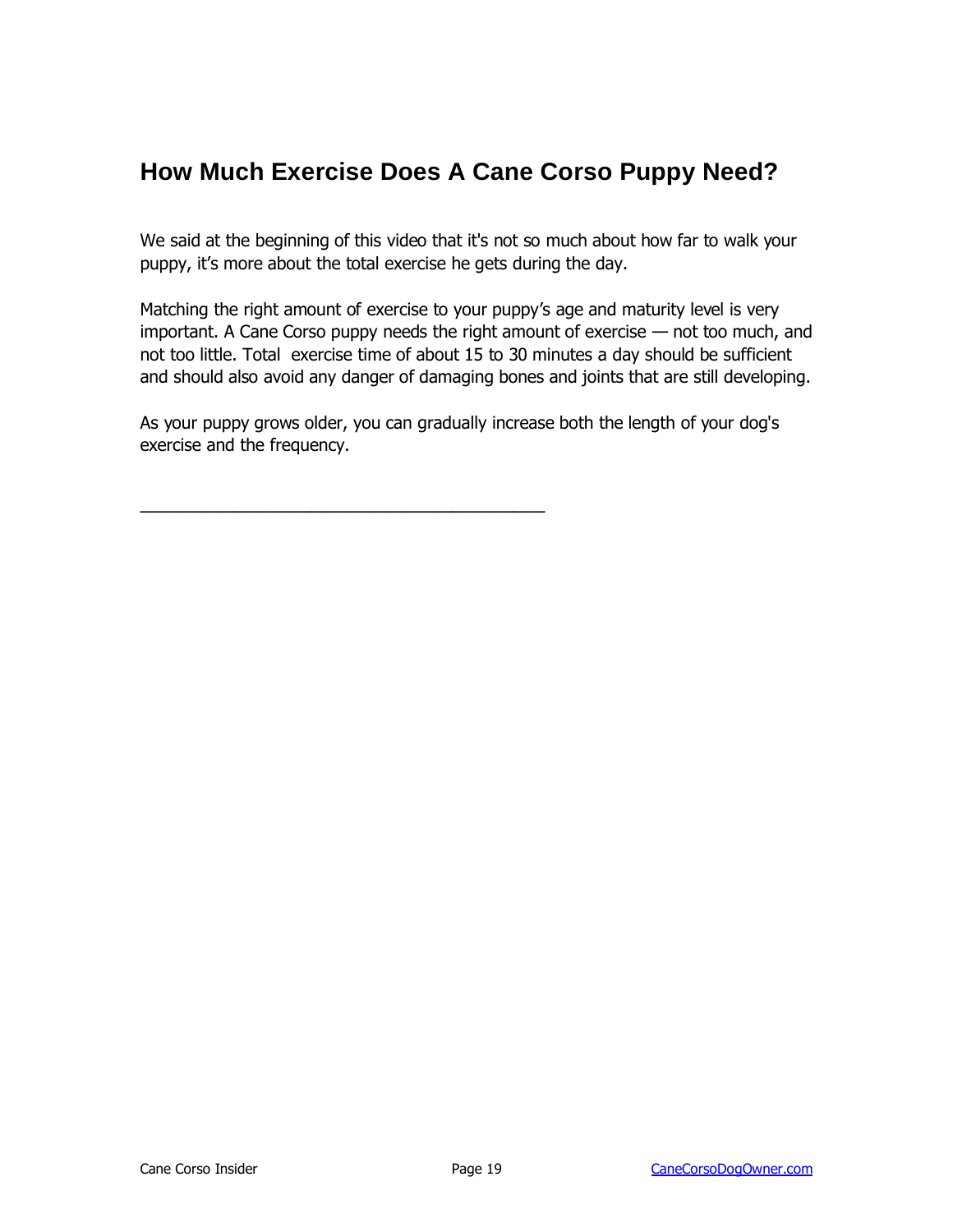#### <span id="page-20-0"></span>**Should I Put My Dog In A Crate? (Everything Explained)**

This is a widely discussed question. There are definitely some misconceptions about whether you should put your dog in a crate. In this video, I'll give you the information you need.

Hi. I'm Robert Hawkins, from CaneCorsoDogOwner.com

So, should you put your dog in a crate? Yes. Under some circumstances, it is essential that your dog is constrained, for his own safety. And in other situations, it is beneficial for both your dog and you. But be sure not to leave your dog in his crate for too long.

When your dog is a puppy, it is just not safe to allow him to roam the house unsupervised. Your breeder will have raised the litter in a pen with the mother. You will need to continue a regime where the puppy is either supervised, or confined to a safe area.

When you are asleep at night, and unable to supervise your young puppy, it is necessary to keep him out of harm's way. If he is allowed to roam unsupervised, your house contains many dangers for him. For example, he can easily chew through an electrical wire and suffer injury or death.

The most practical way to keep your dog safe is to provide him with his own crate.

#### <span id="page-20-1"></span>**Common Dog Crate Fallacies**

Some dog owners are against the use of dog crates. Their view is that dog crates deprive an animal of his rights and natural requirements.

Such a high ground view is all very well, but it is also completely impractical.

The same argument about constraints impinging on dogs' rights could be applied to every person using a dog leash. But we must constrain our dogs when walking in the street. The dog leash is a legal requirement in many circumstances.

In the same way, it is a responsible dog owner's duty to constrain a dog in the home, when unsupervised.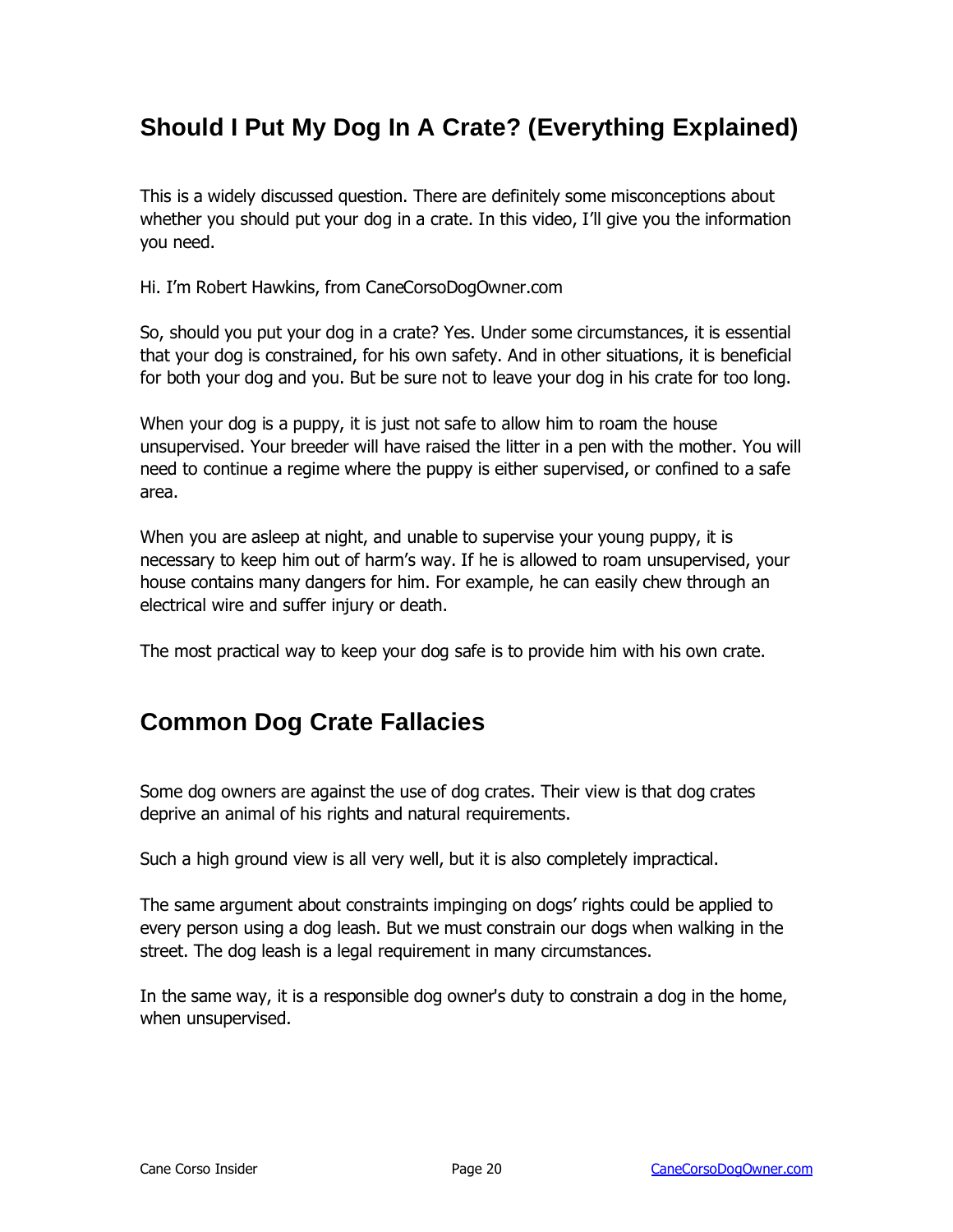#### <span id="page-21-0"></span>**Is A Dog Crate Cruel Or Inhumane?**

Other arguments against providing a crate for the dog claim that it is cruel or inhumane. Our experience shows that this is complete nonsense.

Our dogs love their crates. They like to go in their crates. They go in there of their own accord and sleep happily there, sometimes for hours at a time.

The crate is their safe haven. They feel secure there, protected on all sides.

Our older dogs are now fully grown. They do not require constant supervision and they therefore do not require crating for their safety. When they wander into their crates and go to sleep, there is no need for us to close the crate door.

#### <span id="page-21-1"></span>**Crate Training**

The crate training process is an easy way to get into training. Your dog easily learns to use his crate and the fact that the crate is part of day-to-day life means that training is naturally reinforced every day.

A crate-trained dog will be much easier to introduce to other forms of training.

#### <span id="page-21-2"></span>**Should I Put My Dog In A Crate In The Car?**

This is a good idea, from a couple of points of view.

Firstly, the crate restricts movement of your dog in the case of an accident. In other words the dog won't be thrown through the windscreen, or thrown into an object with high impact.

And this restriction of movement is good from another angle. It means that you can focus on driving, and not have any distraction. You don't need to keep an eye on what your dog is doing. You know he's safe in his crate, and he can't distract you.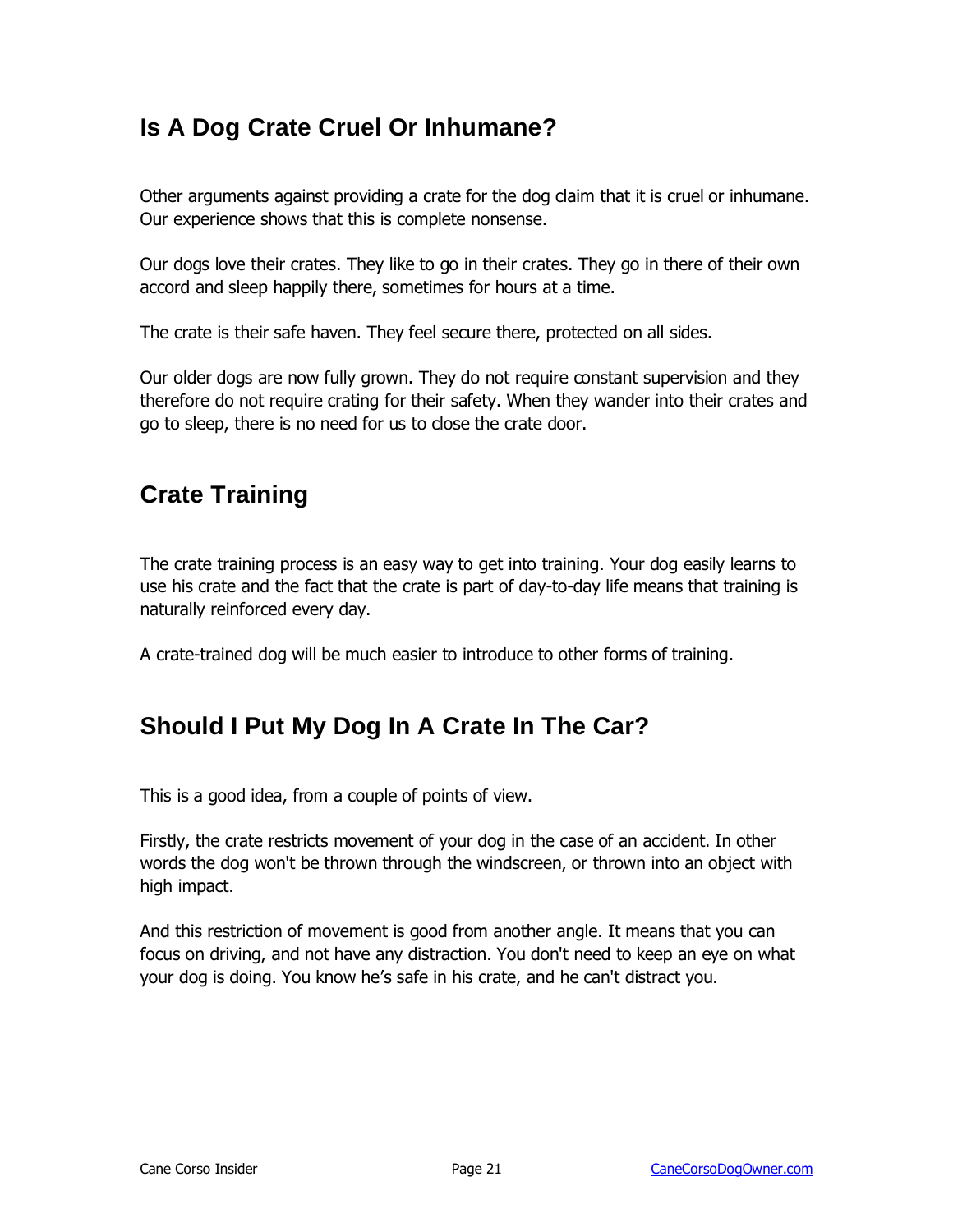#### <span id="page-22-0"></span>**Should I Put My Dog In A Crate As Punishment?**

No. The crate must be somewhere that the dog views positively. It should not be a negative experience. And it should not be associated with the negative experience of you being cross with the dog, and the dog being told off.

There are better ways to discipline your dog.

——————————————————————————

So, that's our quick rundown on the frequently-asked question 'Should I Put My Dog In A Crate?' In summary, a crate is very beneficial for both you and your dog and there is no good reason not to to give your dog his own safe haven. He'll thank you for it.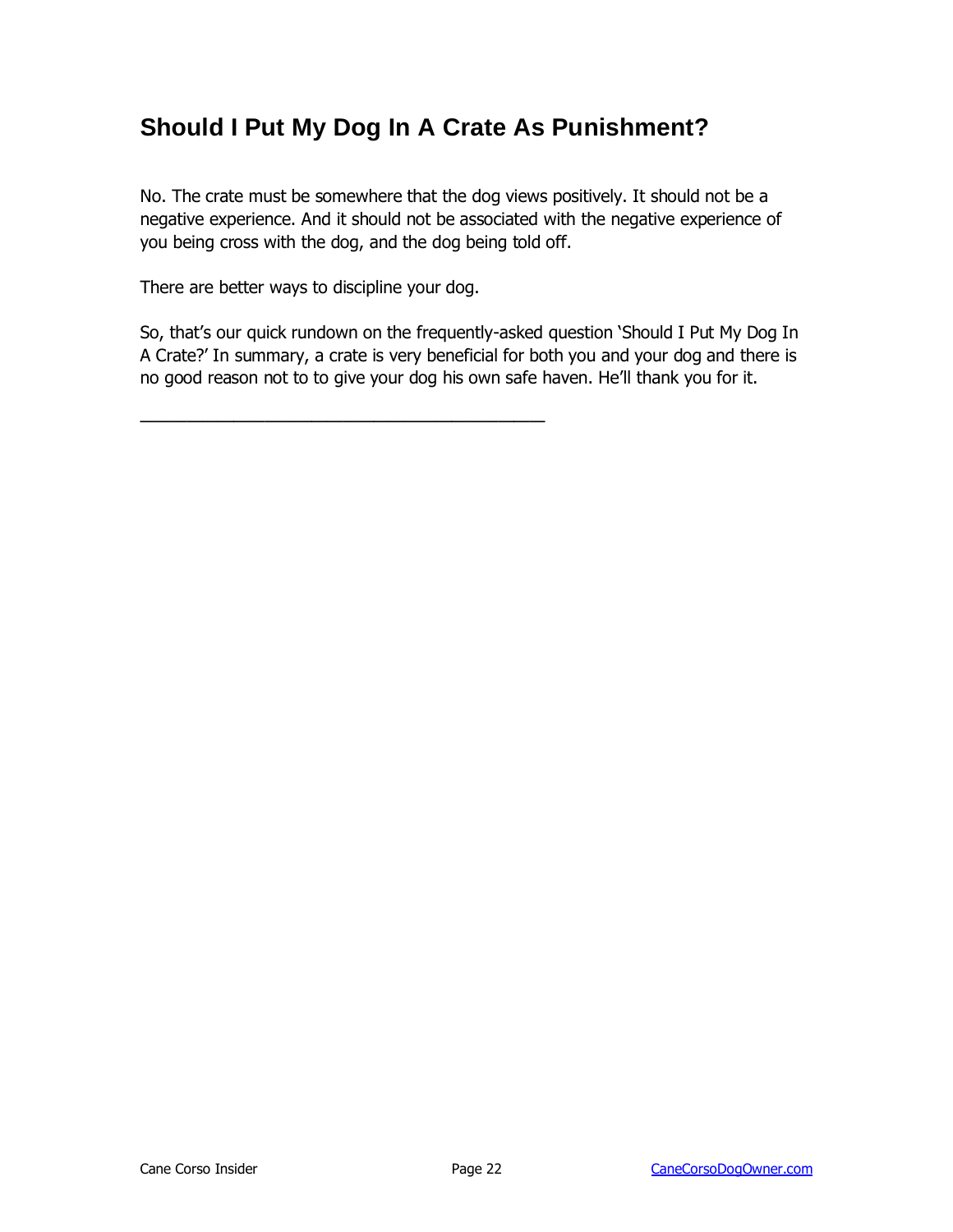## <span id="page-23-0"></span>**Cane Corso Rescue**

Rescuing a dog is always a fantastic thing to do. You're providing a home for an animal that really needs one. But you also have to make sure that it's the right thing for you.

The Cane Corso is a big dog with a lot of strength, and he also has also a very high bite pressure. So, whilst he is not necessarily dangerous by nature, the consequences of any bad behavior are multiplied by his physical characteristics.

When you buy a Cane Corso puppy, all the elements of his circumstances, training, and socialization are in your control. And you can make sure that all of this is handled in the right way. You can work towards an adult dog which has ideal behavior patterns.

When you obtain an adult Cane Corso from a rescue center, all of that opportunity to shape his behavior has been lost to you. You're also missing essential knowledge about his temperament and behavior, and what happened in his life before you met him.

#### <span id="page-23-1"></span>**Other Animals**

We've been lucky. Our Cane Corsos get on well with our cats. We had our Cane Corsos from eight week old puppies, and one of our cats was already in residence at the time we brought the Cane Corsos home.

So, as tiny puppies, they easily took on board the family cat, and adapted accordingly.

But, I would definitely be more apprehensive about bringing home an adult rescue Cane Corso, if I already had a cat.

It's the same if you already have other dogs. Mostly, with a bit of care everything will be fine. But, again, it's very different introducing a new Cane Corso to other animals when he is a puppy, and introducing an adult animal from a rescue place.

With a rescue Cane Corso, you should take extra care with the first meeting with your existing dog. You should arrange a first meeting on neutral ground, and see how they get along. You can discuss this with the rescue staff.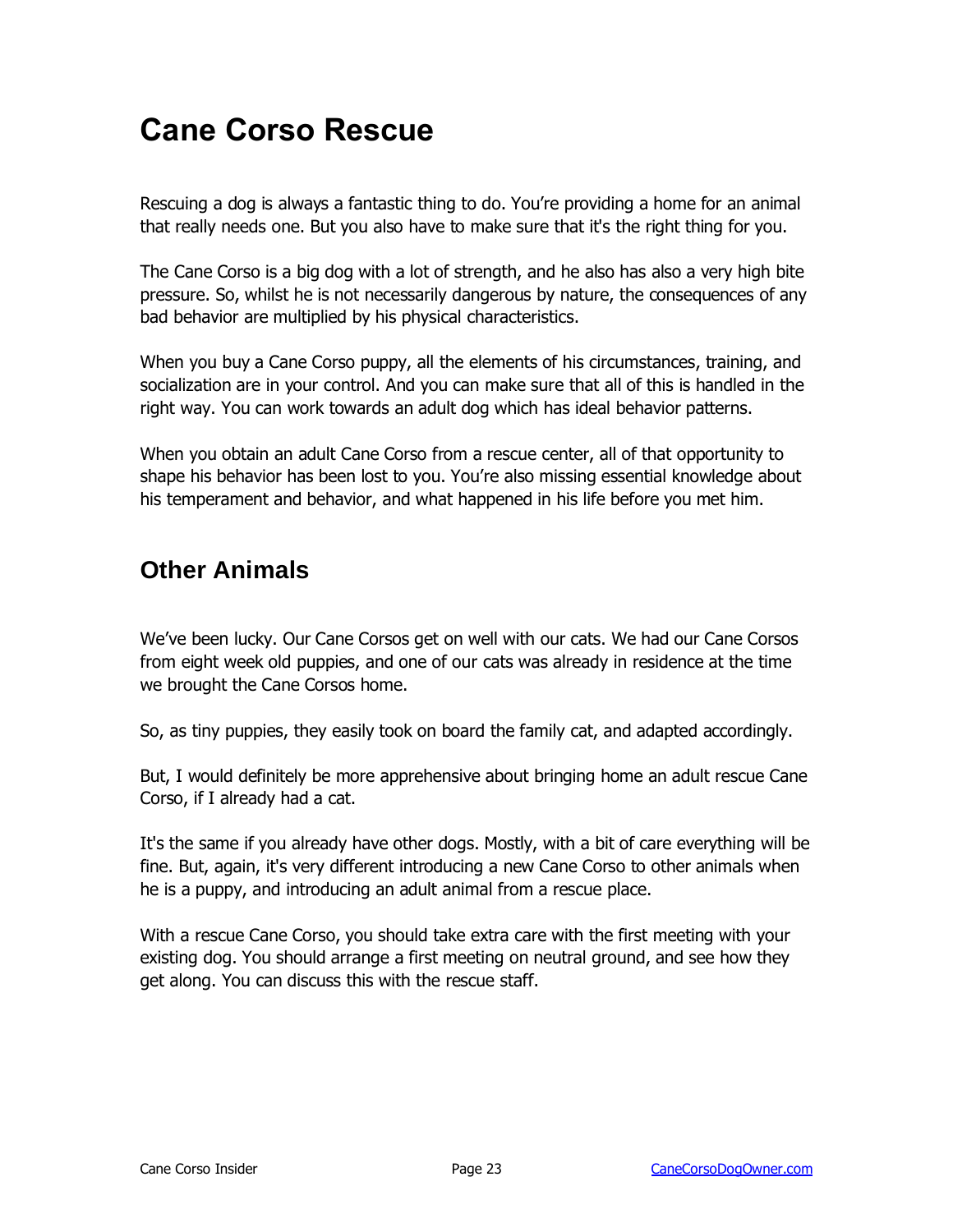#### <span id="page-24-0"></span>**Children**

Of course, the stakes are even higher if you have small children. Here, it becomes essential that you are able to fill in the knowledge gaps in relation to your rescue dog's temperament and behavior.

One way you may be able to get the information you need is if the rescue dog has spent time in a foster home. If your intended rescue dog has spent time with a family similar to your own, you can get the information you need about how he gets on with other animals and children.

#### <span id="page-24-1"></span>**Health**

All the issues related to lack of knowledge also apply to the dog's health background. When you get a Cane Corso puppy from a reputable dealer, you get to know about his lineage, his genetics, the health situation of his parents. You also get health information such as hip score and eye score of his parents included with his papers.

But this information is also likely to be missing when you get a Cane Corso rescue dog.

The Cane Corso is a big dog and vet bills are correspondingly high. You don't want any health surprises.

#### <span id="page-24-2"></span>**Your Experience As A Dog Owner**

in my view a rescue Cane Corso is not for the first time dog owner. Some people say the Cane Corso is not a good choice for a first time owner at all. I think it's fine if you are getting a Cane Corso as a puppy from a good breeder, but I wouldn't recommend it for a rescue Cane Corso with all the unknown variables we have been discussing. I think adult rescue Cane Corso will be better suited to a dog owner with some experience.

#### <span id="page-24-3"></span>**Summary**

In summary, rescuing a Cane Corso is a noble thing to do. And there is no doubt that you can end up with a great dog and a win-win situation.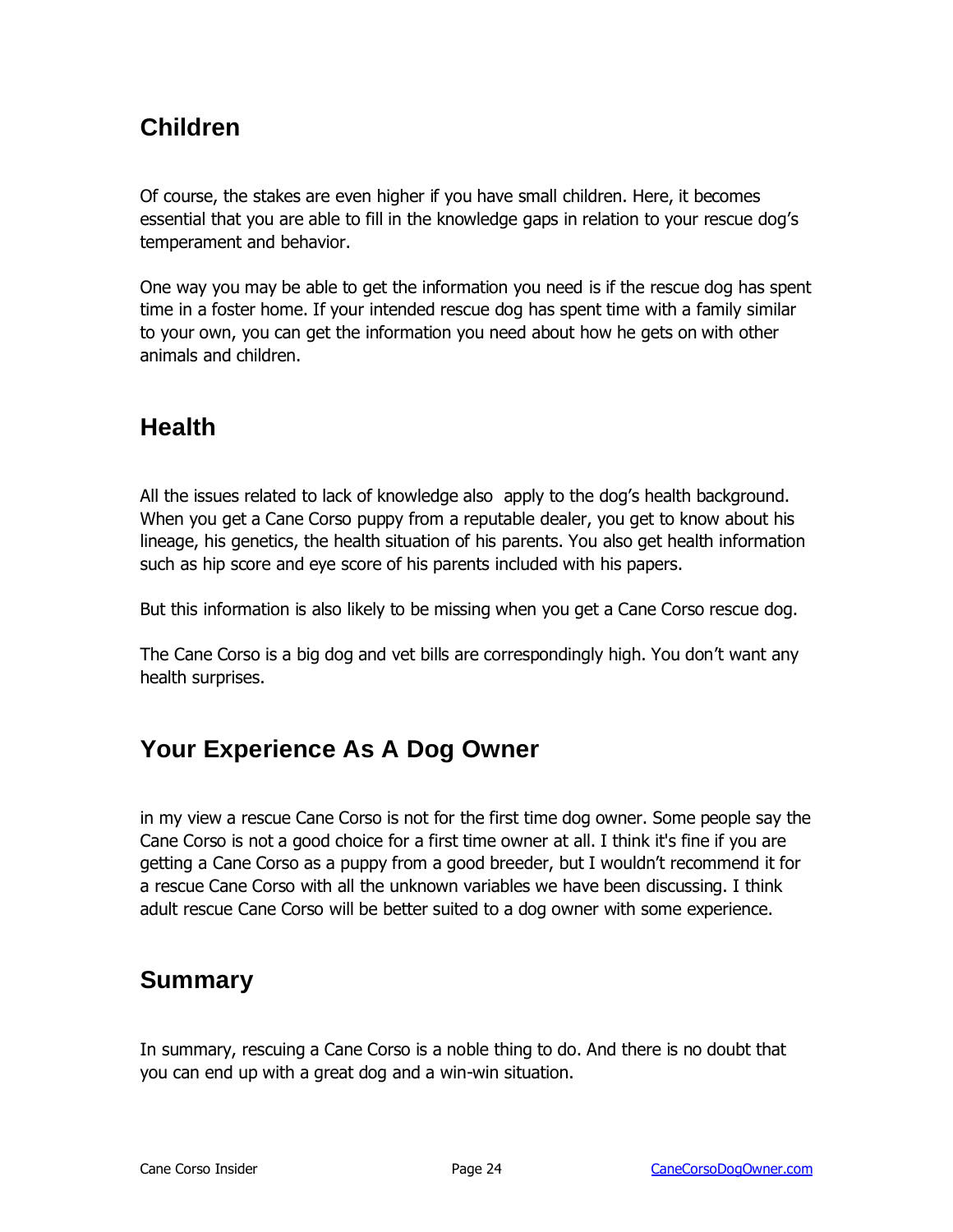But it is essential to be aware of the pitfalls discussed above. Fill in the knowledge gaps about the behavior, temperament and health of your intended rescue dog by whatever means you can.

Either by full and frank discussion with the rescue center staff or, ideally, by finding a rescue dog candidate who has spent time in a foster home, in family circumstances.

Information about how he has done under those circumstances will go a long way towards assuring you make a good choice.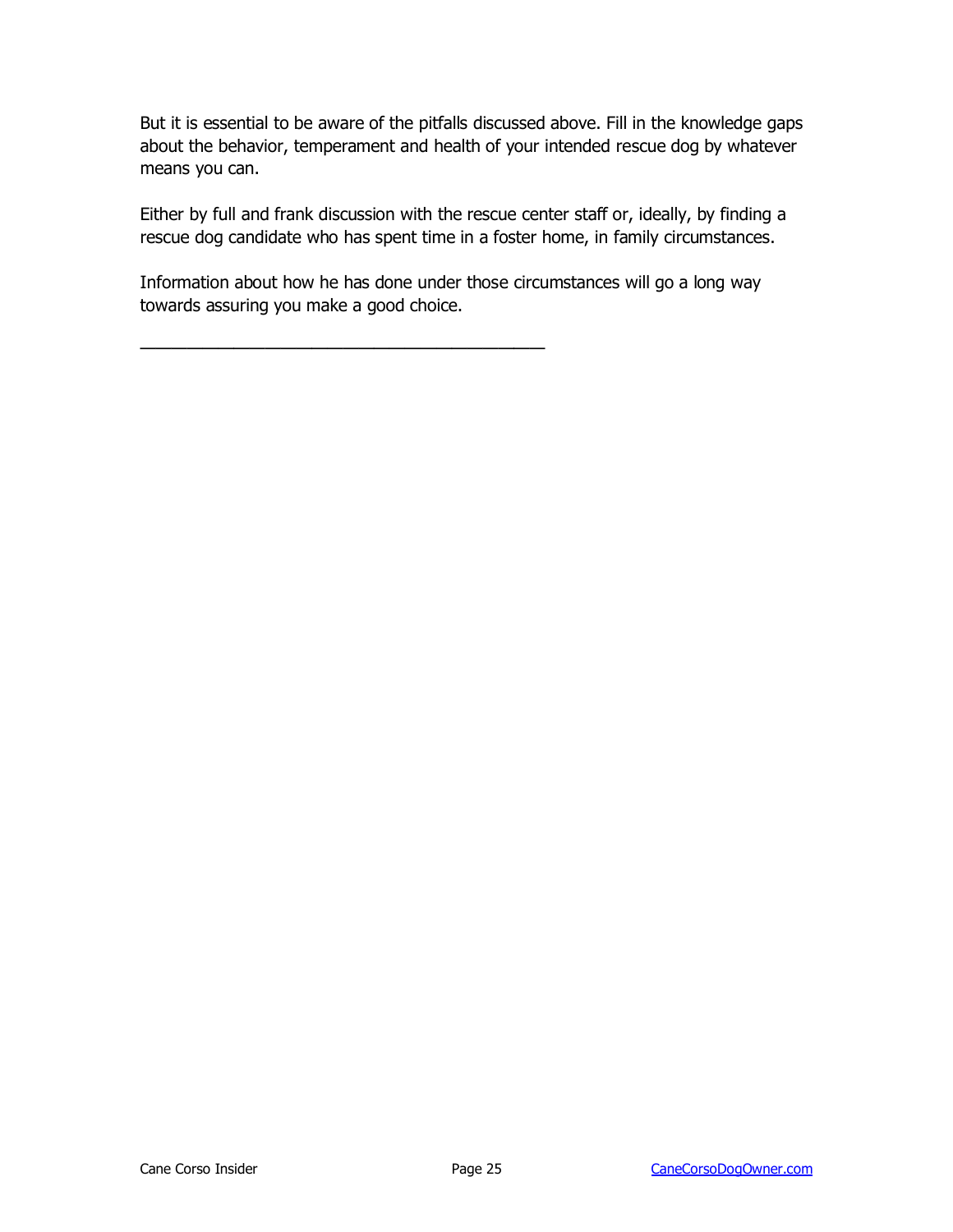## <span id="page-26-0"></span>**5 Ways To Use Everyday Events For Natural Cane Corso Training**

Everyday events, things which occur naturally throughout the course of each day, are a fantastic opportunity to train your Cane Corso.

And, of course, with this large mastiff breed, training is imperative, to ensure that you are in control. Obedience is extra-essential for a large dog.

Hi. I'm Robert Hawkins from CaneCorsoDogOwner.com

We're talking about using the convenience of everyday events and harnessing the power of repetition to drill in some bulletproof basic obedience training.

Along with some simple socialization, this is all you will need to ensure your Cane Corso is a good family dog.

The magical combination is when your dog really wants something from you, and is thus giving you his full focus and attention.

At these moments, he will learn whatever you want to teach him very quickly indeed. And the fact that these events occur naturally every day, means that the commands you teach your dog will quickly become habitual behavior which is totally ingrained.

This is the simplest, easiest way to approach dog training, and the quickest way to get started. And the Cane Corso temperament will respond very well to these methods.

#### <span id="page-26-1"></span>**Feeding Times**

Feeding times really are the 800 lb gorilla in training opportunities. There is perhaps no other time when your dog truly wants something from you this much. It becomes a training opportunity which literally cannot fail, as long as you use it consistently.

There is an inbuilt opportunity here to teach your Cane Corso puppy at least four of the staple commands.

You can have him sit at a point a few yards away from where you prepare his food.

You can teach him to stay whilst you back away to where the food is.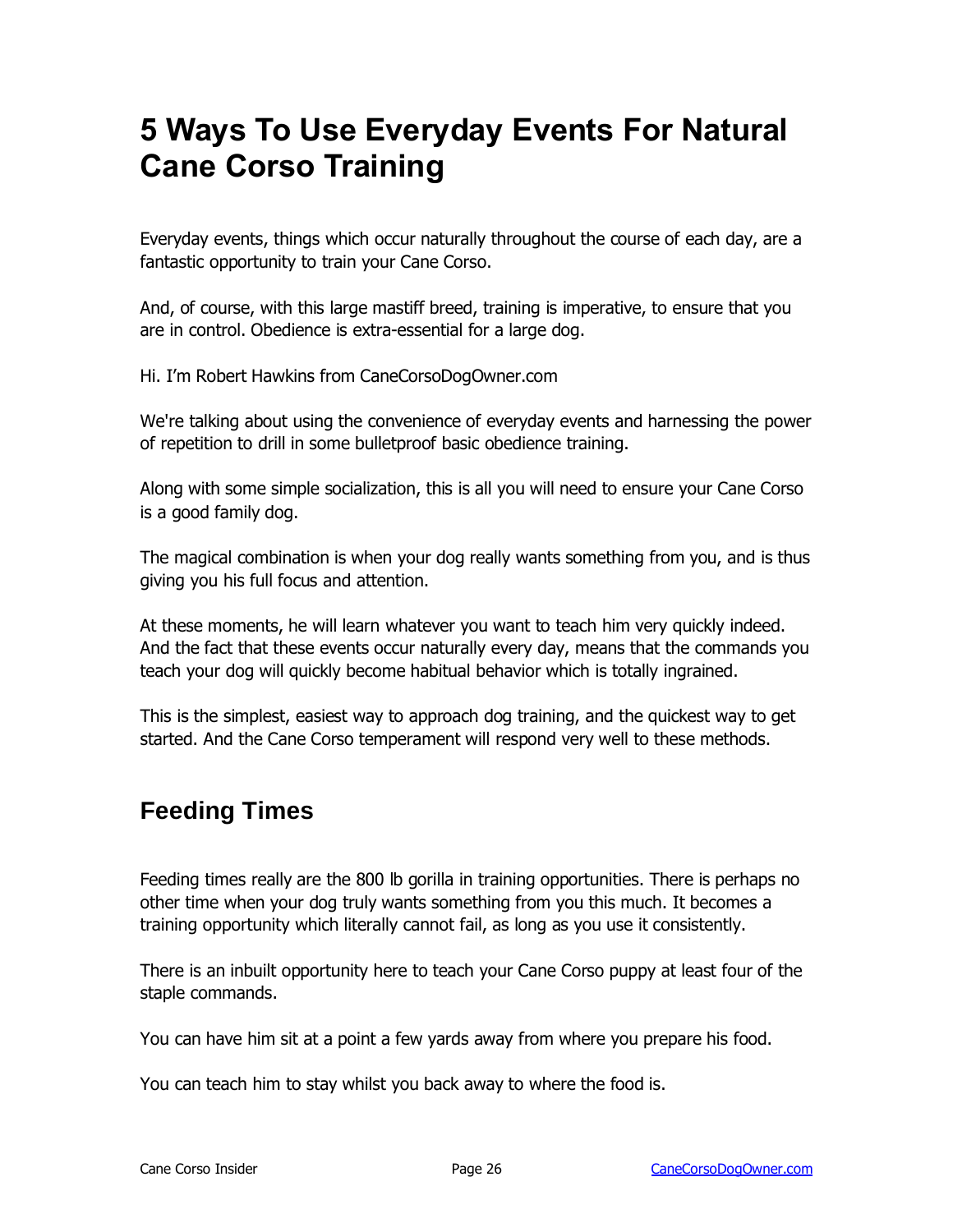You can have him lie down whilst you prepare his food.

And, finally you can teach him to come to you on command when the food is ready.

#### <span id="page-27-0"></span>**The Kong As A Training Tool**

Stuffing a kong with something desirable, such as chicken or other meat, or peanut butter, typically keeps the dog working for about 15 minutes.

We actually used the kong as a reinforcement in our early crate training.

You can also use the kong as an incentive to help your Cane Corso to learn to sit, stay, lie down, or any other command.

#### <span id="page-27-1"></span>**Evening Snack — Apples Etc**

we give an apple to our dogs, both as a treat and for health. They look forward to this treat, they know exactly when it is time for them to get it. And it provides yet another opportunity for regular training and reinforcement, with all the same benefits — you have your dog's undivided attention, and he has a very heightened desire to please.

And, of course, this is the perfect opportunity to teach him to take the food from you gently, and to generally respect you and your hand.

Now you have an easy and natural daily training and reinforcement to make sure your dog never develops food aggression or 'resource guarding' — which can be a serious problem.

#### <span id="page-27-2"></span>**Walk Times**

Here's another thing that typically occurs regularly, and presents another great opportunity for training and reinforcement.

We're not talking about leash training here. More about using the fact that you have your dog's attention to teach and reinforce basic commands.